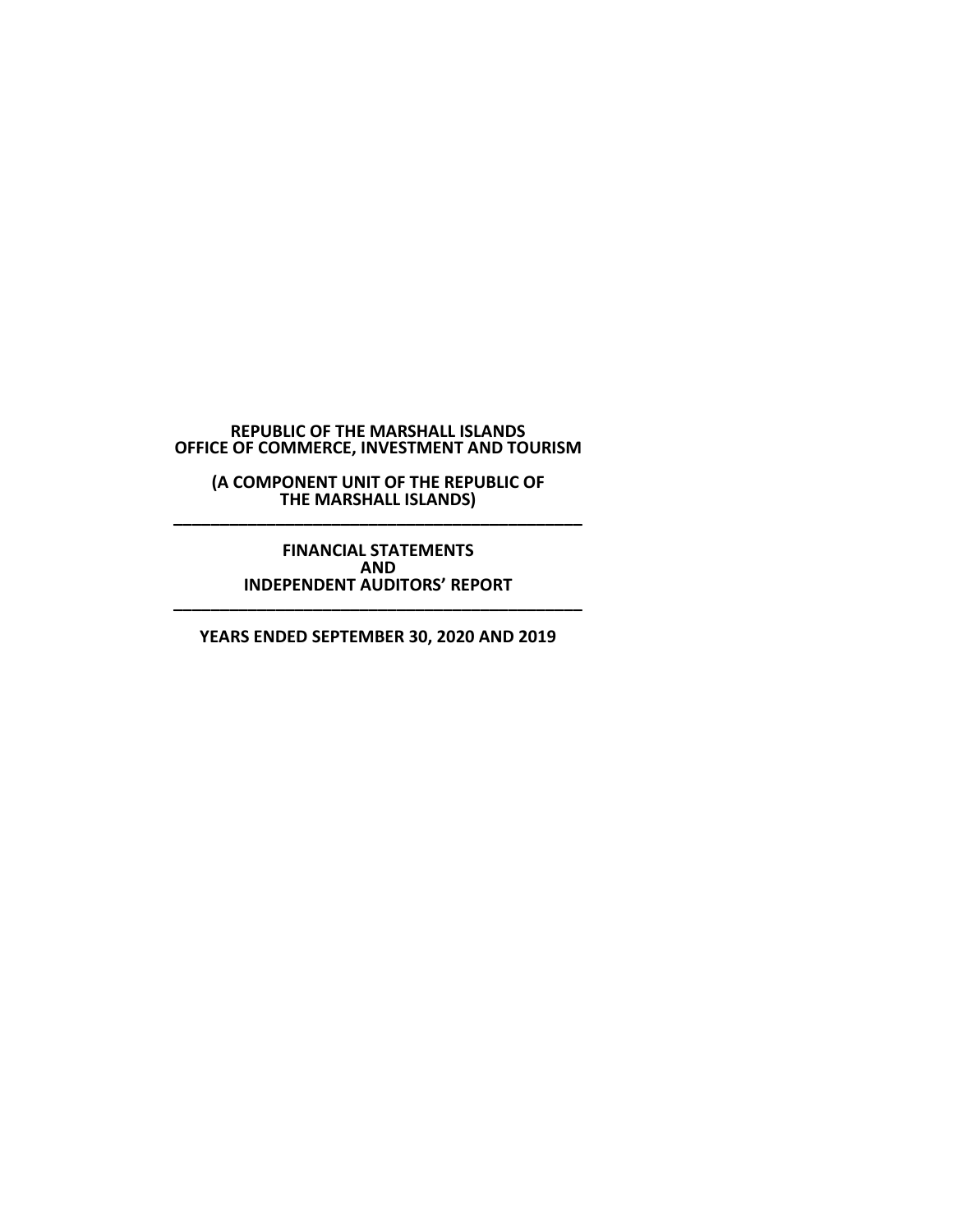Years Ended September 30, 2020 and 2019

Table of Contents

|      |                                                                                                                                                                                            | Page No. |
|------|--------------------------------------------------------------------------------------------------------------------------------------------------------------------------------------------|----------|
| I.   | <b>INDEPENDENT AUDITORS' REPORT</b>                                                                                                                                                        | 1        |
| ΙΙ.  | <b>MANAGEMENT'S DISCUSSION AND ANALYSIS</b>                                                                                                                                                | 3        |
| III. | <b>FINANCIAL STATEMENTS:</b>                                                                                                                                                               |          |
|      | <b>Statements of Net Position</b>                                                                                                                                                          | 7        |
|      | Statements of Revenues, Expenses and Changes in Net Position                                                                                                                               | 8        |
|      | <b>Statements of Cash Flows</b>                                                                                                                                                            | 9        |
|      | <b>Notes to Financial Statements</b>                                                                                                                                                       | 10       |
| IV.  | INDEPENDENT AUDITORS' REPORT ON COMPLIANCE WITH<br><b>LAWS AND REGULATIONS</b>                                                                                                             |          |
|      | Independent Auditors' Report on Internal Control Over Financial<br>Reporting and on Compliance and Other Matters Based on an<br>Audit of Financial Statements Performed in Accordance With |          |
|      | <b>Government Auditing Standards</b>                                                                                                                                                       | 18       |
|      | Unresolved Prior Year Findings                                                                                                                                                             | 20       |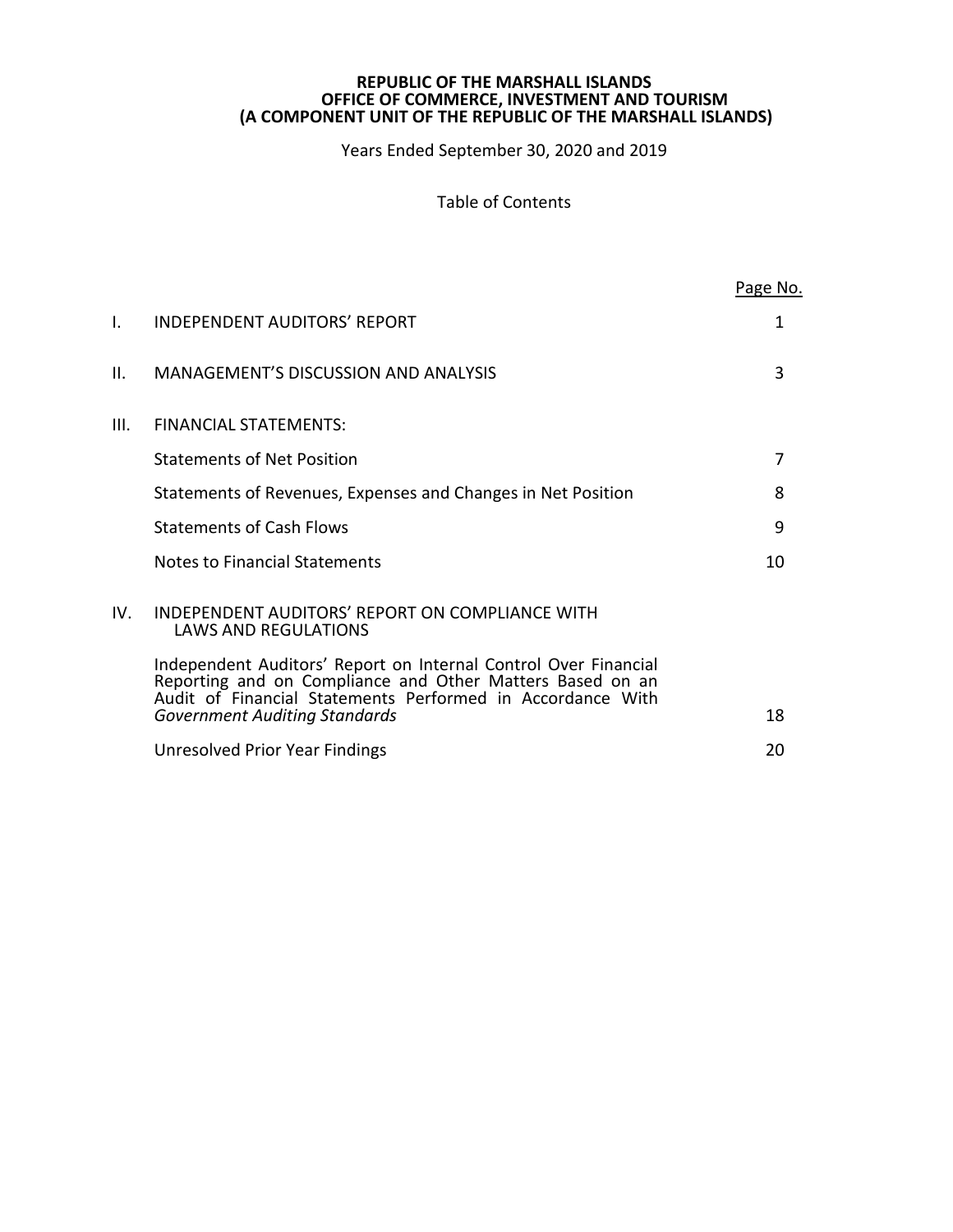# **Deloitte.**

Deloitte & Touche LLP 361 South Marine Corps Drive Tamuning, GU 96913 USA

Tel: +1 (671) 646-3884 Fax: +1 (671) 649-4265

www.deloitte.com

# **INDEPENDENT AUDITORS' REPORT**

Board of Directors Republic of the Marshall Islands Office of Commerce, Investment and Tourism:

# **Report on the Financial Statements**

We have audited the accompanying financial statements of the Republic of the Marshall Islands Office of Commerce, Investment and Tourism (OCIT), a component unit of the Republic of the Marshall Islands, which comprise the statements of net position as of September 30, 2020 and 2019, and the related statements of revenues, expenses and changes in net position and of cash flows for the years then ended, and the related notes to the financial statements.

# *Management's Responsibility for the Financial Statements*

Management is responsible for the preparation and fair presentation of these financial statements in accordance with accounting principles generally accepted in the United States of America; this includes the design, implementation, and maintenance of internal control relevant to the preparation and fair presentation of financial statements that are free from material misstatement, whether due to fraud or error.

#### *Auditors' Responsibility*

Our responsibility is to express an opinion on these financial statements based on our audits. We conducted our audits in accordance with auditing standards generally accepted in the United States of America and the standards applicable to financial audits contained in *Government Auditing Standards,* issued by the Comptroller General of the United States. Those standards require that we plan and perform the audit to obtain reasonable assurance about whether the financial statements are free from material misstatement.

An audit involves performing procedures to obtain audit evidence about the amounts and disclosures in the financial statements. The procedures selected depend on the auditor's judgment, including the assessment of the risks of material misstatement of the financial statements, whether due to fraud or error. In making those risk assessments, the auditor considers internal control relevant to the entity's preparation and fair presentation of the financial statements in order to design audit procedures that are appropriate in the circumstances, but not for the purpose of expressing an opinion on the effectiveness of the entity's internal control. Accordingly, we express no such opinion. An audit also includes evaluating the appropriateness of accounting policies used and the reasonableness of significant accounting estimates made by management, as well as evaluating the overall presentation of the financial statements.

We believe that the audit evidence we have obtained is sufficient and appropriate to provide a basis for our audit opinion.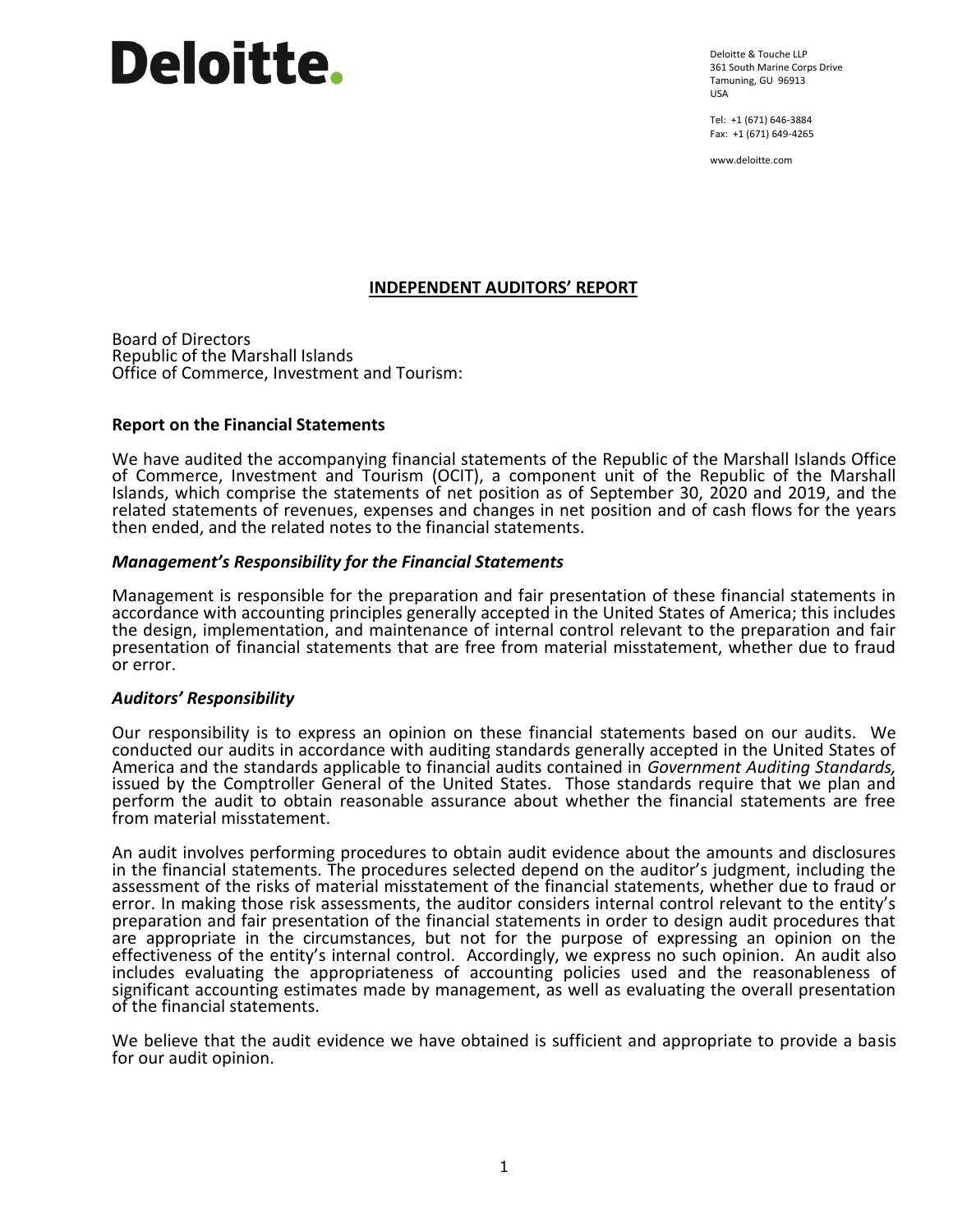

# *Opinion*

In our opinion, the financial statements referred to above present fairly, in all material respects, the financial position of OCIT as of September 30, 2020 and 2019, and the changes in its financial position and its cash flows for the years then ended in accordance with accounting principles generally accepted in the United States of America.

#### *Emphasis-of-Matter*

#### *COVID-19*

As discussed in Note 7 to the financial statements, OCIT has determined that the COVID-19 pandemic may negatively impact its business, results of operations and net position. OCIT is unable to reasonably estimate its ultimate financial impact. Our opinion is not modified with respect to this matter.

#### *Other Matters*

#### *Required Supplementary Information*

Accounting principles generally accepted in the United States of America require that the Management's Discussion and Analysis on pages 3 through 6 be presented to supplement the financial statements. Such information, although not a part of the financial statements, is required by the Governmental Accounting Standards Board who considers it to be an essential part of financial reporting for placing the financial statements in an appropriate operational, economic, or historical context. We have applied certain limited procedures to the required supplementary information in accordance with auditing standards generally accepted in the United States of America, which consisted of inquiries of management about the methods of preparing the information and comparing the information for consistency with management's responses to our inquiries, the financial statements, and other knowledge we obtained during our audit of the financial statements. We do not express an opinion or provide any assurance on the information because the limited procedures do not provide us with sufficient evidence to express an opinion or provide any assurance.

#### **Other Reporting Required by** *Government Auditing Standards*

In accordance with *Government Auditing Standards*, we have also issued our report dated May 12, 2021, on our consideration of OCIT's internal control over financial reporting and on our tests of its compliance with certain provisions of laws, regulations, contracts, and grant agreements and other matters. The purpose of that report is solely to describe the scope of our testing of internal control over financial reporting and compliance and the results of that testing, and not to provide an opinion on the effectiveness of OCIT's internal control over financial reporting or on compliance. That report is an integral part of an audit performed in accordance with *Government Auditing Standards* in considering OCIT's internal control over financial reporting and compliance.

+ Hackell

May 12, 2021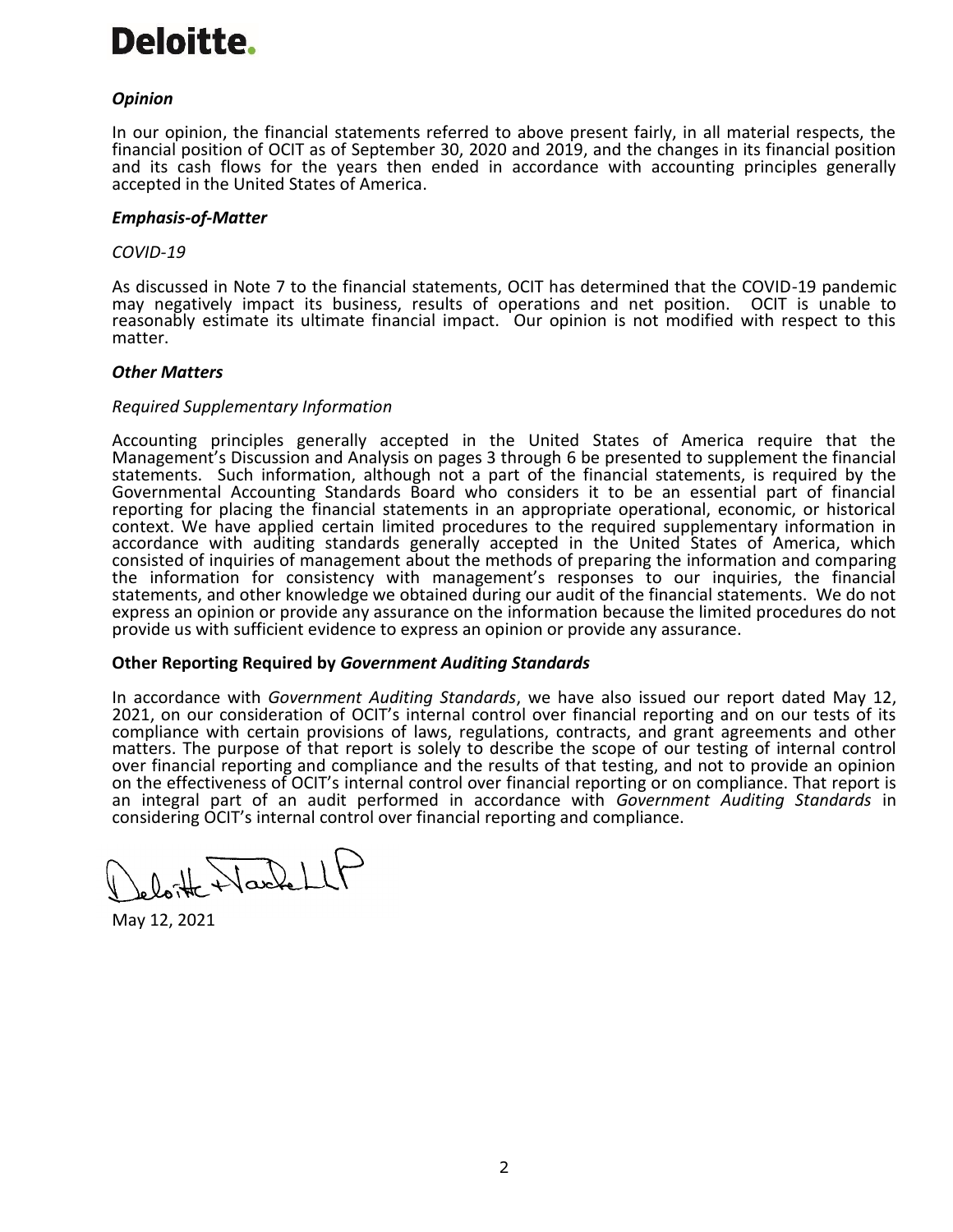#### Management's Discussion and Analysis Years Ended September 30, 2020 and 2019

This section of the Republic of the Marshall Islands (RMI) Office of Commerce, Investment and Tourism annual financial report presents our discussion and analysis of OCIT's financial performance during the fiscal year that ended September 30, 2020. This section is to be read in conjunction with the financial statements that follow this section and the accompanying notes to our financial statements in this report.

# **OCIT Functions**

OCIT has wide-ranging functions and powers designed to make it a catalyst for economic and social development. Its primary function is to "... develop and implement social and economic development programs and projects…for the betterment of the economic and social conditions of the inhabitants of the Republic." In March 2018, the Marshall Islands Visitor's Authority combined with the RMI Office of Commerce and Investment, renaming the organization the RMI Office of Commerce, Investment and Tourism (OCIT). Its functions now combine the roles of a tourism agency, investment promotion agency, a government investment corporation - i.e. to encourage and develop tourism and investments and to operate business enterprises on behalf of the RMI government. It is empowered to perform its functions alone or in conjunction with other government agencies and private enterprises.

### **Statement of Net Position Analysis:**

OCIT has been in operation for over six years and continues to set out to achieve its mission of being a catalyst for economic and social development. In order to achieve this, it has to attract potential foreign direct investments as well as boost local economic growth by assisting local investors to expand and reinvest in the country and further encourage and develop tourism. With the MIVA merger in March of 2018, operational costs have increased. A summary of OCIT's Statements of Net Position at September 30, 2020 compared with 2019 and 2018 is presented below:

#### **Summary Statements of Net Position** As of September 30

|                                               |   | 2020       |   | 2019      |    | \$<br>Change<br>2020-2019 | %<br>Change<br>2020-2019 | 2018          |
|-----------------------------------------------|---|------------|---|-----------|----|---------------------------|--------------------------|---------------|
| Assets:                                       |   |            |   |           |    |                           |                          |               |
| Current and other assets                      | Ś | 103,339 \$ |   | 107,284   | \$ | (3,945)                   | (3.7)%                   | \$<br>121,020 |
| Capital assets                                |   | 99,352     |   | 69,655    |    | 29,697                    | 42.6%                    | 62,900        |
| Total assets                                  |   | 202,691    |   | 176,939   |    | 25,752                    | 14.6%                    | 183,920       |
| Liabilities:<br>Current and other liabilities |   | 91,082     |   | 118,106   |    | (27, 024)                 | (22.9)%                  | 104,307       |
| Net position:<br>Net investment in capital    |   |            |   |           |    |                           |                          |               |
| assets                                        |   | 99,352     |   | 69,655    |    | 29,697                    | 42.6%                    | 62,900        |
| Unrestricted                                  |   | 12,257     |   | (10, 822) |    | 23,079                    | $(213.3)\%$              | 16,713        |
| Total net position                            |   | 111,609    | Ś | 58,833    | Ś  | 52,776                    | 89.7%                    | 79,613        |

Net investment in capital assets increased from \$69,655 to \$99,352, which is a 43% increase from prior year due to capital improvements to the Natural Resources and Commerce (NRC) building, and additional equipment needed for office operations. Current and other assets decreased due to the collection of prior year's hotel taxes receivable from RepMar. Decrease in liabilities by 23% is due to the timely payments to local vendors in FY20 and settlement of liabilities to the Miss Marshall Islands pageant organizer incurred in the prior year.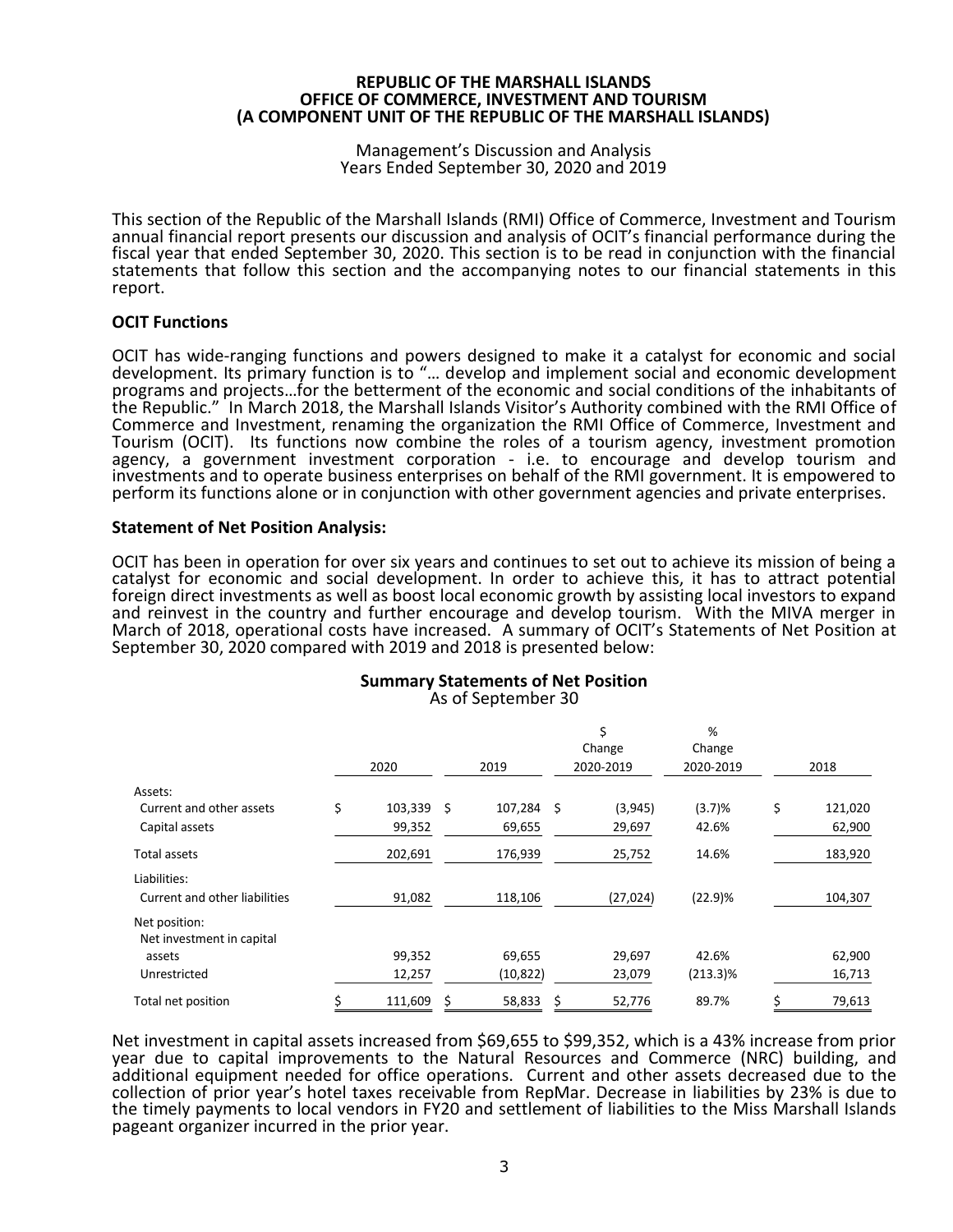#### Management's Discussion and Analysis Years Ended September 30, 2020 and 2019

### **Statement of Revenues, Expenses, and Changes in Net Position Analysis:**

For the year ended September 30, 2020, OCIT incurred an operating surplus of \$52,776, a 354% increase from prior year, resulting in a net position of \$111,609 at year end (90% increase). This was due primarily to the decrease in operating expenses. The decrease in operating expenses is primarily due to a decrease in professional/contractual fees (58%) due to the consultancy fees and a decrease in advertising expense (60%) relating to the first Miss Marshall Islands Pageant held in 2019. On the other hand, travel expenses increased primarily due to expenses incurred for Miss Pacific Islands delegation in Papua New Guinea last November 2019. A summary of OCIT's Statements of Revenues, Expenses and Changes in Net Position for the year ended September 30, 2020 compared with 2019 and 2018 is presented below:

#### **Summary Statements of Revenues, Expenses and Changes in Net Position** Years Ended September 30

|                                                                                       |   | 2020                        |     | 2019                        |   | \$<br>Change<br>2020-2019      | %<br>Change<br>2020-2019   | 2018                             |
|---------------------------------------------------------------------------------------|---|-----------------------------|-----|-----------------------------|---|--------------------------------|----------------------------|----------------------------------|
| Operating revenues:<br>Nitijela appropriation<br>Contributions and other<br>Hotel tax | Ś | 793,600<br>30,537<br>17,465 | - S | 828,600<br>59,230<br>13,378 | S | (35,000)<br>(28, 693)<br>4,087 | (4.2)%<br>(48.4)%<br>30.6% | \$<br>920,994<br>3,559<br>10,630 |
| <b>Total revenues</b>                                                                 |   | 841,602                     |     | 901,208                     |   | (59,606)                       | (6.6)%                     | 935,183                          |
| Operating expenses:                                                                   |   |                             |     |                             |   |                                |                            |                                  |
| Salaries, wages and benefits                                                          |   | 461,314                     |     | 455,471                     |   | 5,843                          | 1.3%                       | 474,687                          |
| Professional/contractual fees                                                         |   | 62,868                      |     | 150,431                     |   | (87, 563)                      | (58.2)%                    | 79,350                           |
| Travel and per diem                                                                   |   | 74,081                      |     | 47,317                      |   | 26,764                         | 56.6%                      | 122,078                          |
| Advertising                                                                           |   | 39,915                      |     | 99,908                      |   | (59,993)                       | $(60.0)$ %                 | 41,795                           |
| Other expenses                                                                        |   | 150,648                     |     | 168,861                     |   | (18, 213)                      | $(10.8)\%$                 | 166,019                          |
|                                                                                       |   | 788,826                     |     | 921,988                     |   | (133, 162)                     | (14.4)%                    | 883,929                          |
| Change in net position                                                                | S | 52,776                      | \$. | $(20,780)$ \$               |   | 73,556                         | $(354.0)\%$                | \$<br>51,254                     |

A summary of OCIT's other expenses is as follows:

### **Summary Schedule of Other Expenses** Years Ended September 30

|                              | 2020        | 2019    |     | \$<br>Change<br>2020-2019 | %<br>Change<br>2020-2019 | 2018         |
|------------------------------|-------------|---------|-----|---------------------------|--------------------------|--------------|
| Other expenses:              |             |         |     |                           |                          |              |
| Utilities and communications | $34,635$ \$ | 38,048  | -\$ | (3, 413)                  | (9.0)%                   | \$<br>23,790 |
| Rent                         | 20,868      | 30,088  |     | (9,220)                   | $(30.6)\%$               | 31,546       |
| Depreciation                 | 20,217      | 17,910  |     | 2,307                     | 12.9%                    | 10,243       |
| Office supplies              | 15,925      | 18,562  |     | (2,637)                   | $(14.2)\%$               | 31,139       |
| Subscriptions and dues       | 14,652      | 15,542  |     | (890)                     | (5.7)%                   | 24,034       |
| <b>Training</b>              | 9,177       | 10,349  |     | (1, 172)                  | $(11.3)\%$               | 10,110       |
| Miscellaneous                | 35,174      | 38,362  |     | (3, 188)                  | (8.3)%                   | 35,157       |
|                              | 150,648     | 168,861 |     | (18, 213)                 | $(10.8)\%$               | 166,019      |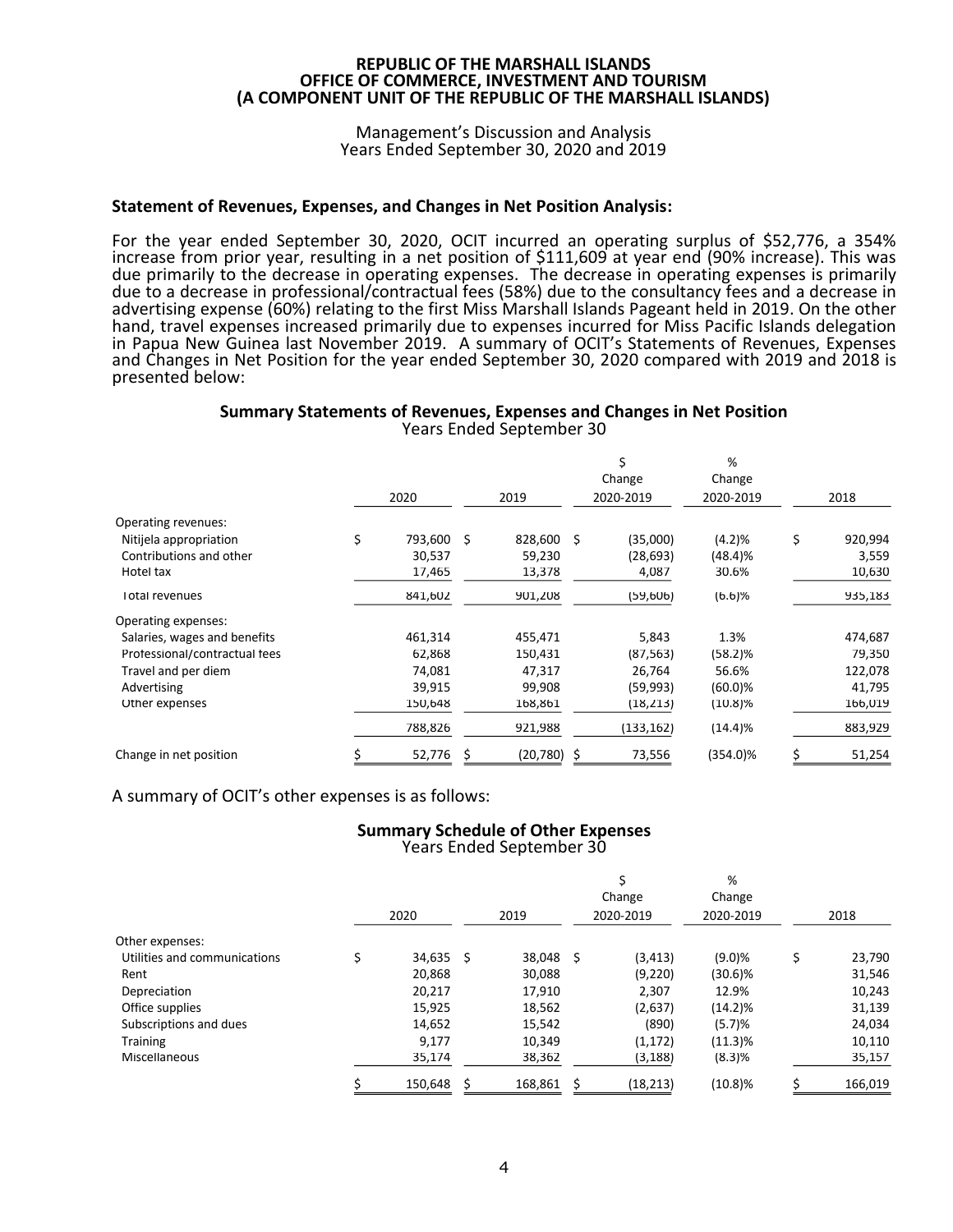#### Management's Discussion and Analysis Years Ended September 30, 2020 and 2019

Despite the increase in responsibilities due to the SBDC-OCIT merger in 2017, and MIVA-OCIT merger in 2018, OCIT management was able to accomplish results and targets with the achievement of several key objectives especially in assisting SMEs to access capital financing from lending institutions for business startups and expansion of existing businesses.

Management's Discussion and Analysis for the year ended September 30, 2019 is set forth in OCIT's report on the audit of the financial statements, which is dated January 23, 2020. That Discussion and Analysis explains the major factors impacting the 2019 financial statements and can be obtained from the OCIT's Chief Executive Officer at the contact information provided below.

### **Capital Assets and Debt**

Capital assets for OCIT in 2020 were \$99,352, compared to \$69,655 in 2019, which is a 43% increase from prior year due to additional furniture and fixtures and leasehold improvements for new office space in the NRC building.

A summary of OCIT's capital assets at September 30, 2020 compared with 2019 and 2018 is presented below:

|                             | 2020      |   | 2019      |    | \$<br>Change<br>2020-2019 | %<br>Change<br>2020-2019 | 2018      |
|-----------------------------|-----------|---|-----------|----|---------------------------|--------------------------|-----------|
| Depreciable capital assets: |           |   |           |    |                           |                          |           |
| Motor vehicles              | 32,350 S  |   | 32,350    | -S |                           | 0.0%                     | 32,350    |
| Leasehold improvements      | 36,753    |   |           |    | 36,753                    |                          |           |
| Furnitures and fixtures     | 86,958    |   | 73,797    |    | 13,161                    | 17.8%                    | 49,132    |
|                             | 156,061   |   | 106,147   |    | 49,914                    | 47.0%                    | 81,482    |
| Accumulated depreciation    | (56, 709) |   | (36, 492) |    | (20, 217)                 | 55.4%                    | (18, 582) |
|                             | 99,352    | S | 69,655    | S  | 29,697                    | 42.6%                    | 62,900    |

Please refer to note 3 to the accompanying financial statements for additional information regarding OCIT's capital assets.

OCIT did not incur long-term debt activity during the period.

#### **External Factors and Current Economic Outlook**

Akin to other Ministries and agencies of and within the Republic of the Marshall Islands (RMI), the Coronavirus Pandemic did affect the Office of Commerce, Investment and Tourism services. It must be noted, though, that Fiscal Year 2020 budget allocation was not affected; however, the budget allocation for FY2021 underwent an across-the-board budget cut of 7%, due mainly to poor outlook on RMI General Fund revenues that was forecasted to drop from \$79.2 million in FY2020 to \$65.6 million in FY2021.

In terms of services, for the earlier part of FY2020 and before travel restrictions, OCIT was able to participate in international conferences, promotional activities and training, almost exhausting its international travel budget. Since then, all international travel has been placed on hold, causing a significant decrease in the related expense. As well, all national training previously planned and scheduled, has been re-strategized to take into account the COVID-19 preparation and safety measures enforced.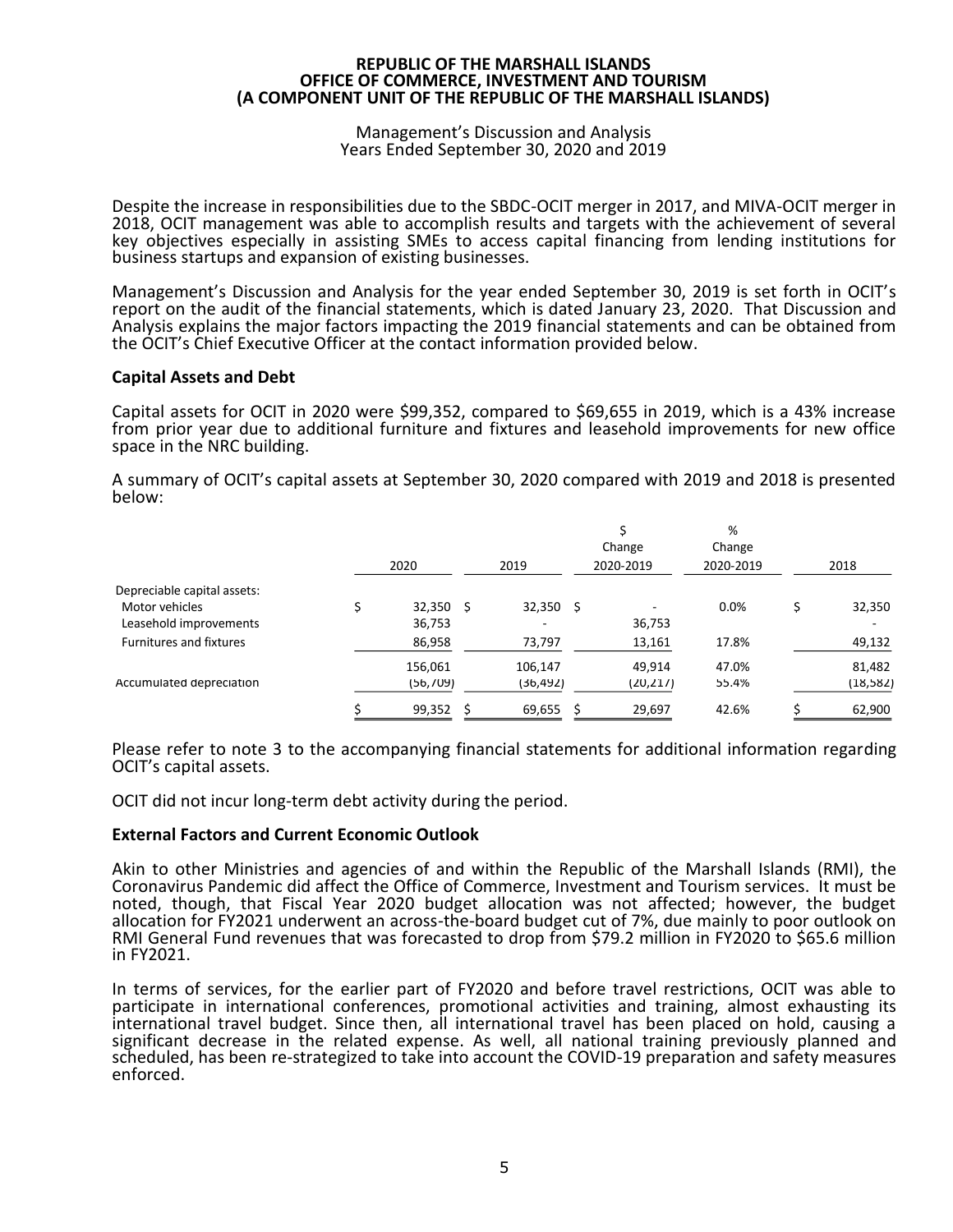Management's Discussion and Analysis Years Ended September 30, 2020 and 2019

In addition, the RMI received the most number of visitors in the year 2019 with a total of 10,771 arrivals overtaking previous years that hovered around 8,000-9,000 on average. This resulted in an increase in OCIT's share of the Hotel Tax revenue received at the end of FY2020, amounting to \$17,465 (an increase of 31% from previous year's \$13,378) and the most received over the fiscal years since the enactment of the Hotel Tax. This is one of the core areas that the COVID-19 Coronavirus Pandemic will have on OCIT's services and finances. From 2015 to 2019, the number of visitors to the RMI averaged from 800 to 1,000 per month. However, with the global COVID-19 Coronavirus Pandemic, the RMI experienced no visitors since April 2020 with the closing of the RMI borders to international travelers. As well, all potential investment visits planned were indefinitely placed on hold. There were two potential investors whom had confirmed establishing businesses in the RMI in FY2020, but postponed all plans until borders are re-opened and travel is safe. There is still interest in future potential investment projects as inquiries continue to be addressed by the Investment Promotion Unit.

Furthermore, a shift in policy from targeting international visitors to targeting domestic residents and prioritizing nearby island developments as a result of the COVID-19 Coronavirus Pandemic compelled OCIT to re-focus and re-strategize the direction of efforts and resources. Over FY2020, the development of a booklet promoting available tour operators and activities was compiled to help promote services for the local market. As well, more domestic travel was carried out in support of the new directive in promoting and developing nearby islands.

OCIT has seconded one of its staff from the Investment Support Services to assist in the Pandemic COVID-19 Economic Relief (PCERP) Technical Group and also sits as one of the Committee members in evaluating and determining relief assistance to private businesses that are affected by the COVID-19 Coronavirus Pandemic.

The COVID-19 Coronavirus Pandemic has provided us with the opportunity to focus and prioritize development of our own domestic existing and potential investments. In this way, we not only polish our services, but more importantly, have identified sustainable activities that can be mutually beneficial to the RMI Government and the private sector.

#### **Additional Financial Information**

This discussion and analysis is designed to provide an overview of OCIT's financial operations and financial condition. Should the reader have any questions regarding information included in this report or wish to request additional information, please contact the CEO of the Office of Commerce, Investment and Tourism at 625-4624 or in writing to P. O. Box 898, Majuro, Marshall Islands 96960.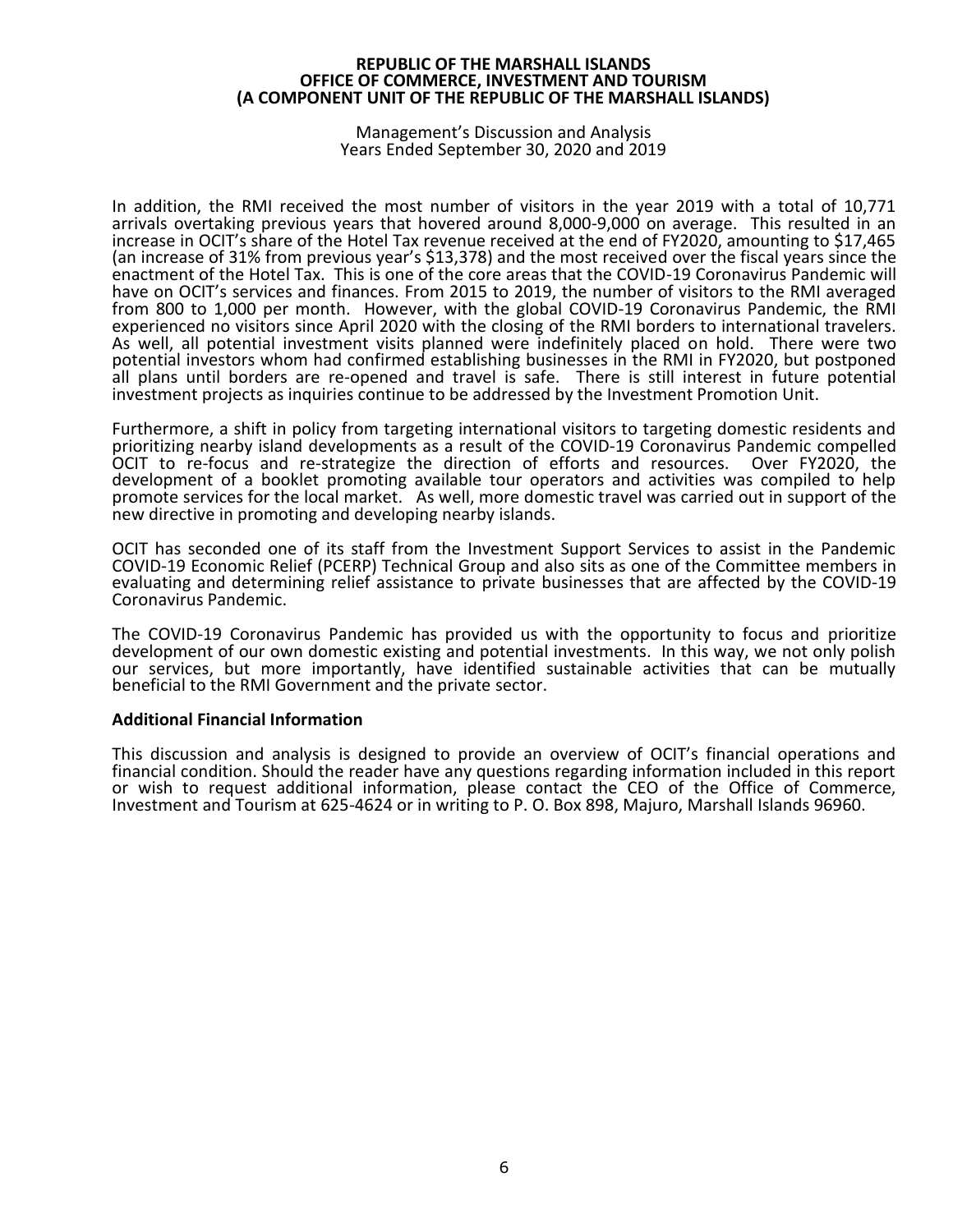# Statements of Net Position September 30, 2020 and 2019

| <b>ASSETS</b>                        | 2020              | 2019      |
|--------------------------------------|-------------------|-----------|
| Current assets:                      |                   |           |
| Cash                                 | \$<br>$93,187$ \$ | 75,640    |
| Receivables:                         |                   |           |
| <b>Hotel taxes</b>                   |                   | 13,378    |
| <b>Affiliates</b>                    | 9,000             |           |
| Other                                | 13,708            | 18,183    |
|                                      | 22,708            | 31,561    |
| Less allowance for doubtful accounts | (12, 556)         | (5,005)   |
| Total receivables, net               | 10,152            | 26,556    |
| Prepayment                           |                   | 5,088     |
| <b>Total current assets</b>          | 103,339           | 107,284   |
| Capital assets, net                  | 99,352            | 69,655    |
|                                      | \$<br>202,691 \$  | 176,939   |
| <b>LIABILITIES AND NET POSITION</b>  |                   |           |
| Liabilities:                         |                   |           |
| Payable to affiliates                | \$<br>35,696 \$   | 45,072    |
| Other liabilities and accruals       | 55,386            | 73,034    |
| <b>Total liabilities</b>             | 91,082            | 118,106   |
| Net position:                        |                   |           |
| Net investment in capital assets     | 99,352            | 69,655    |
| Unrestricted                         | 12,257            | (10, 822) |
| Total net position                   | 111,609           | 58,833    |
|                                      | 202,691 \$        | 176,939   |
|                                      |                   |           |

See accompanying notes to financial statements.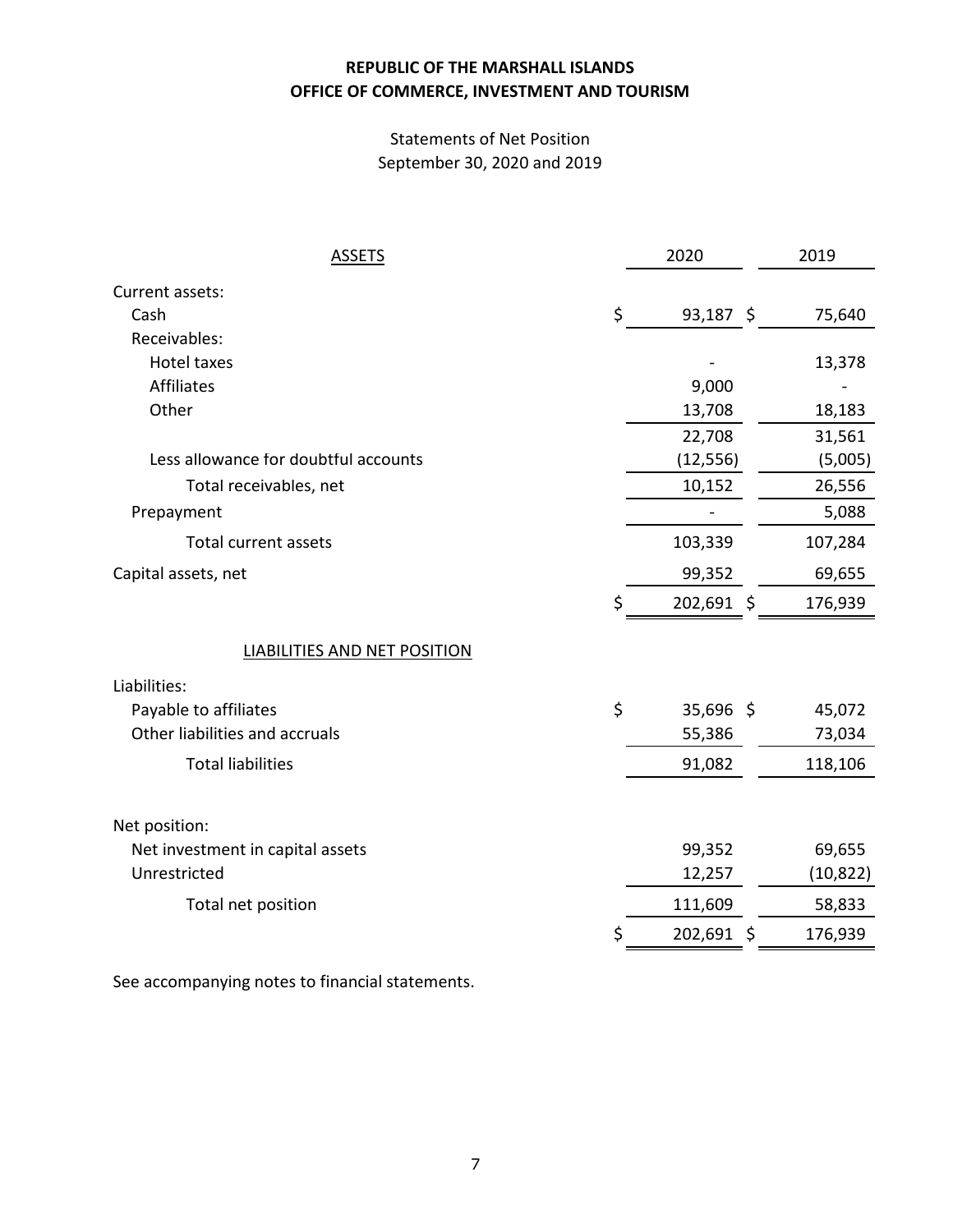# Statements of Revenues, Expenses, and Changes in Net Position Years Ended September 30, 2020 and 2019

|                                       | 2020       |   | 2019      |
|---------------------------------------|------------|---|-----------|
| Operating revenues:                   |            |   |           |
| \$<br>Nitijela appropriation          | 793,600 \$ |   | 828,600   |
| Contributions                         | 27,724     |   | 58,369    |
| <b>Hotel taxes</b>                    | 17,465     |   | 13,378    |
| Other                                 | 2,813      |   | 861       |
| Total operating revenues              | 841,602    |   | 901,208   |
| Operating expenses:                   |            |   |           |
| Salaries, wages and employee benefits | 461,314    |   | 455,471   |
| Travel and per diem                   | 74,081     |   | 47,317    |
| Professional/contractual fees         | 62,868     |   | 150,431   |
| Advertising                           | 39,915     |   | 99,908    |
| Utilities and communications          | 34,635     |   | 38,048    |
| Rent                                  | 20,868     |   | 30,088    |
| Depreciation                          | 20,217     |   | 17,910    |
| Office supplies                       | 15,925     |   | 18,562    |
| Subscriptions and dues                | 14,652     |   | 15,542    |
| <b>Training</b>                       | 9,177      |   | 10,349    |
| Fuel and vehicle maintenance          | 7,825      |   | 13,686    |
| <b>Bad debts</b>                      | 7,551      |   |           |
| Board member fees and expenses        | 7,550      |   | 8,922     |
| Printing                              | 4,299      |   | 2,778     |
| Miscellaneous                         | 7,949      |   | 12,976    |
| Total operating expenses              | 788,826    |   | 921,988   |
| Change in net position                | 52,776     |   | (20, 780) |
| Net position at beginning of year     | 58,833     |   | 79,613    |
| Net position at end of year<br>\$     | 111,609    | Ŝ | 58,833    |

See accompanying notes to financial statements.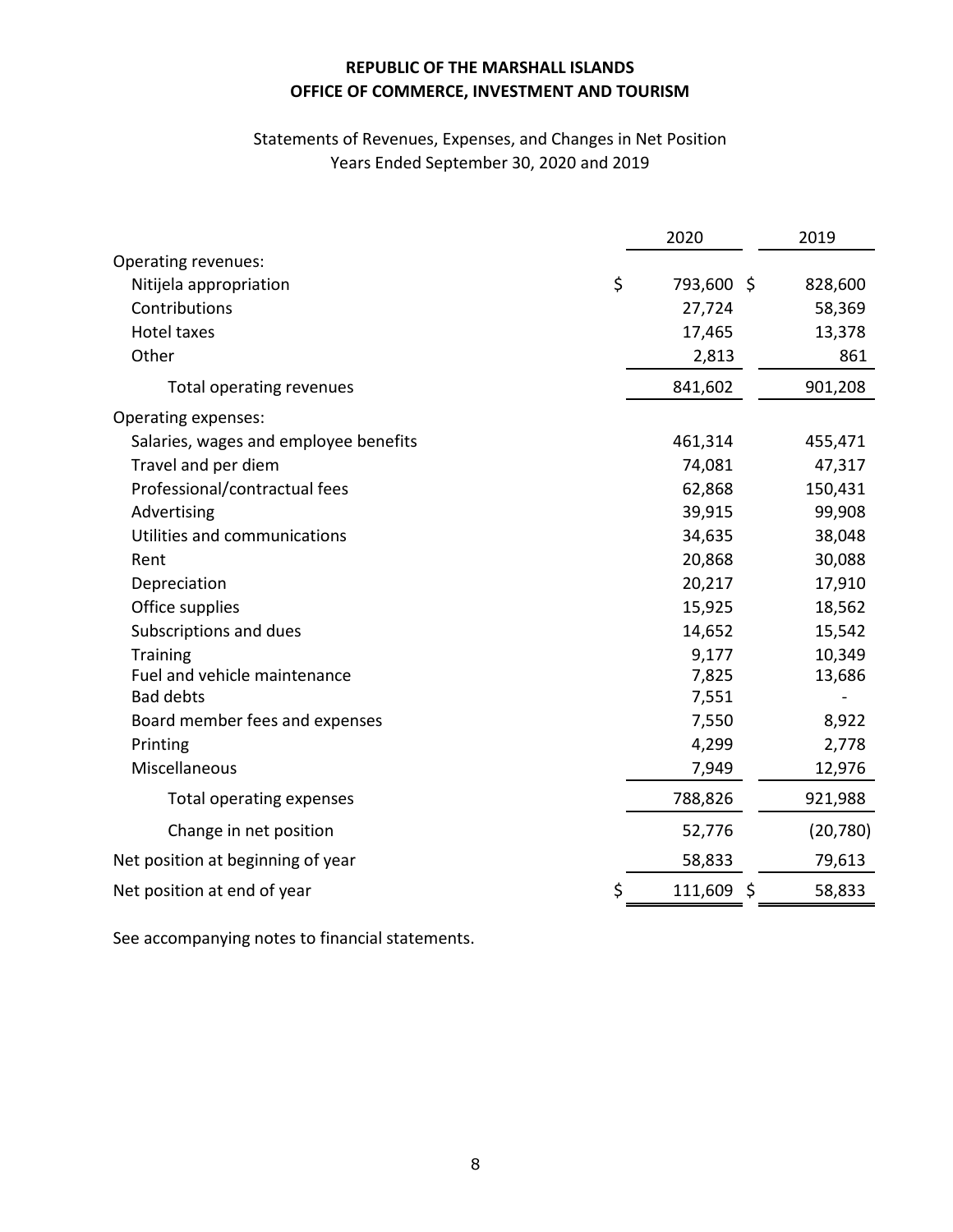# Statements of Cash Flows Years Ended September 30, 2020 and 2019

|                                                                                                                                                                                                                         | 2020                                                        | 2019                                                |
|-------------------------------------------------------------------------------------------------------------------------------------------------------------------------------------------------------------------------|-------------------------------------------------------------|-----------------------------------------------------|
| Cash flows from operating activities:<br>Operating grants received<br>Other cash received from customers<br>Cash payments to suppliers for goods and services<br>Cash payments to employees for services                | \$<br>$812,324$ \$<br>47,131<br>(323, 987)<br>(468,007)     | 886,969<br>24,307<br>(442, 052)<br>(453, 315)       |
| Net cash provided by operating activities                                                                                                                                                                               | 67,461                                                      | 15,909                                              |
| Cash flows from capital and related financing activities:<br>Acquisition of capital assets                                                                                                                              | (49, 914)                                                   | (24,665)                                            |
| Net change in cash                                                                                                                                                                                                      | 17,547                                                      | (8, 756)                                            |
| Cash at beginning of year                                                                                                                                                                                               | 75,640                                                      | 84,396                                              |
| Cash at end of year                                                                                                                                                                                                     | \$<br>93,187 \$                                             | 75,640                                              |
| Reconciliation of change in net position to net cash<br>provided by operating activities:<br>Change in net position<br>Adjustments to reconcile change in net position to net cash<br>provided by operating activities: | \$<br>52,776 \$                                             | (20, 780)                                           |
| Depreciation<br><b>Bad debts</b><br>Decrease (increase) in assets:<br>Receivables:                                                                                                                                      | 20,217<br>7,551                                             | 17,910                                              |
| <b>Hotel taxes</b><br>Affiliates<br>Other<br>Prepayment<br>Increase (decrease) in liabilities:<br>Payable to affiliates<br>Other liabilities and accruals                                                               | 13,378<br>(9,000)<br>4,475<br>5,088<br>(9,376)<br>(17, 648) | 16,085<br>(6,017)<br>(5,088)<br>(25, 113)<br>38,912 |
| Net cash provided by operating activities                                                                                                                                                                               | \$<br>67,461<br>\$                                          | 15,909                                              |
|                                                                                                                                                                                                                         |                                                             |                                                     |

See accompanying notes to financial statements.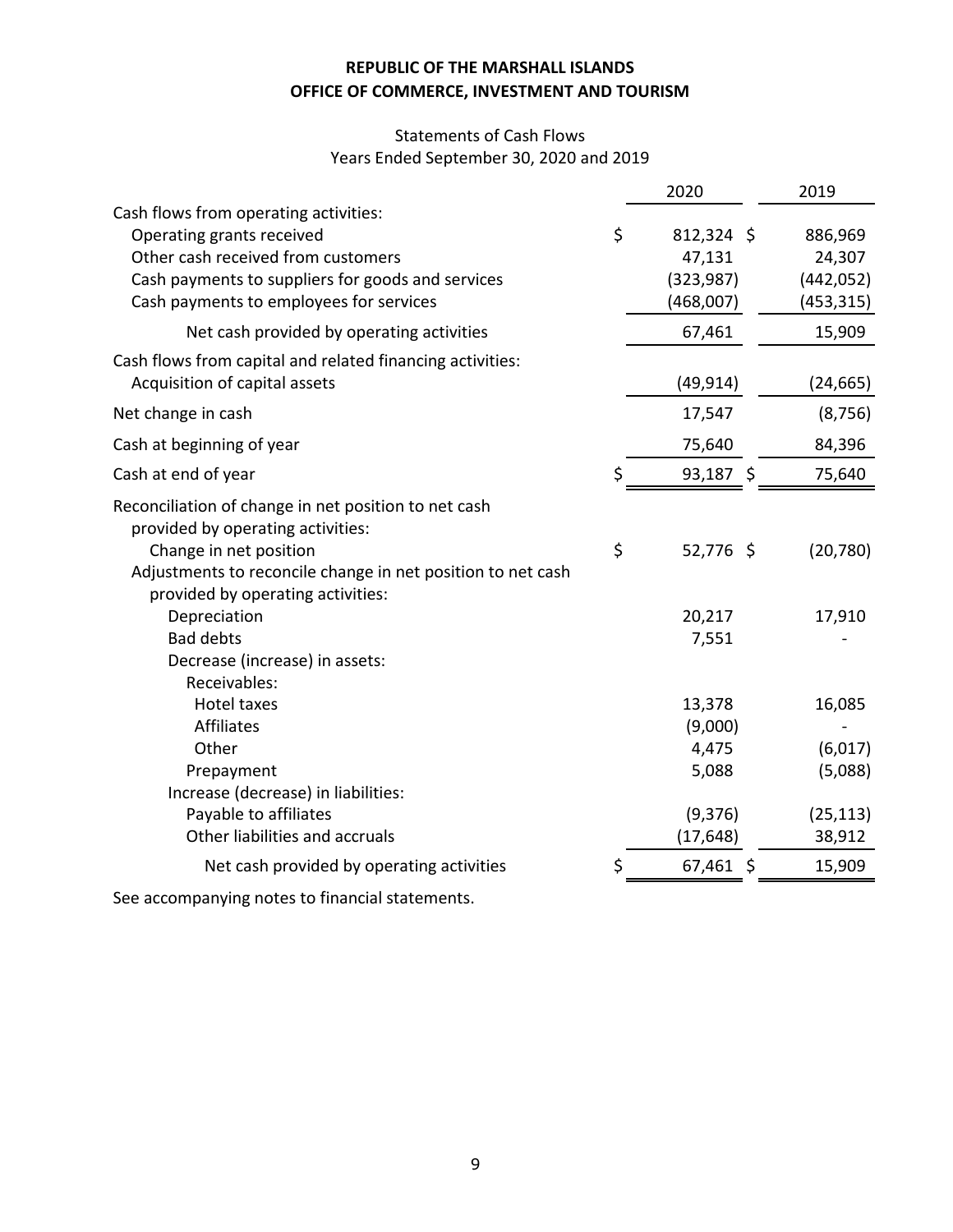Notes to Financial Statements September 30, 2020 and 2019

### (1) Organization

The Republic of the Marshall Islands Office of Commerce, Investment and Tourism (OCIT), a component unit of the Republic of the Marshall Islands (RepMar) and formerly known as the Republic of the Marshall Islands Office of Commerce and Investment (OCI), was established pursuant to the Office of Commerce, Investment and Tourism (Amendment) Act 2018 (Public Law No. 2018-57), which amended the OCI Act of 2013 (Public Law 2013-21). OCI began operations as a statutory corporation on November 25, 2013 upon receiving its first operational budget. The objectives of OCI were to: (1) to investigate, study, develop and implement social and economic development programs and projects, alone or in conjunction with other governmental, private organizations, or agencies, for the betterment of the economic and social conditions of the inhabitants of the Republic; (2) encourage and develop, and manage, businesses of economic or social importance to the Republic, such as tourism, poultry farming and piggeries; and (3) conduct, on behalf of RepMar, such business enterprises as the RepMar Cabinet directs, on such terms and conditions as were agreed to between OCI and the RepMar Cabinet; provided, however, in all decisions of the Board or the RepMar Cabinet, the protection of existing enterprises shall be given highest consideration. OCI was primarily funded through operational appropriations from the Nitijela (the RepMar Legislature).

In accordance with Cabinet Minute 212 (2016), the RepMar Cabinet approved the merger of the Small Business Development Center (SBDC) within RepMar's Ministry of Resources and Development with OCI to streamline the processes and procedures of establishing Small and Medium Enterprise (SME) and to stimulate economic growth in the country to be effective by January 2017. Furthermore, Cabinet Minute 017 (2018) approved the merger of the Marshall Islands Visitor's Authority (MIVA), a component unit of the Republic of the Marshall Islands, with OCI to streamline initiatives and functions of organizations towards the development of tourism industry and to stimulate economic growth. Subsequently, the Nitijela enacted Public Law 2018- 57, which amended certain provisions of Public Law 2013-21, repealed the MIVA Act of 1997, and approved the merger of MIVA and OCI effective March 15, 2018.

OCIT is governed by a seven-member Board of Directors appointed by the Cabinet of RepMar. OCIT's financial statements are incorporated into the financial statements of RepMar as a component unit.

#### (2) Summary of Significant Accounting Policies

The accounting policies of OCIT conform to accounting principles generally accepted in the United States of America (GAAP), as applicable to governmental entities, specifically proprietary funds.

GASB Statement No. 34, *Basic Financial Statements - and Management's Discussion and Analysis - for State and Local Governments*, as amended by GASB Statement No. 37, *Basic Financial Statements - and Management's Discussion and Analysis - for State and Local Governments: Omnibus*, GASB Statement No. 38, *Certain Financial Statement Note Disclosures,* and GASB Statement No. 61, *The Financial Reporting Entity: Omnibus - an amendment of GASB Statements No. 14 and 34,* establish financial reporting standards for governmental entities, which require that management's discussion and analysis of the financial activities be included with the basic financial statements and notes and modifies certain other financial statement disclosure requirements. To conform to these requirements, equity is presented in the following net position categories:

 Net investment in capital assets - capital assets, net of accumulated depreciation, plus construction or improvement of those assets.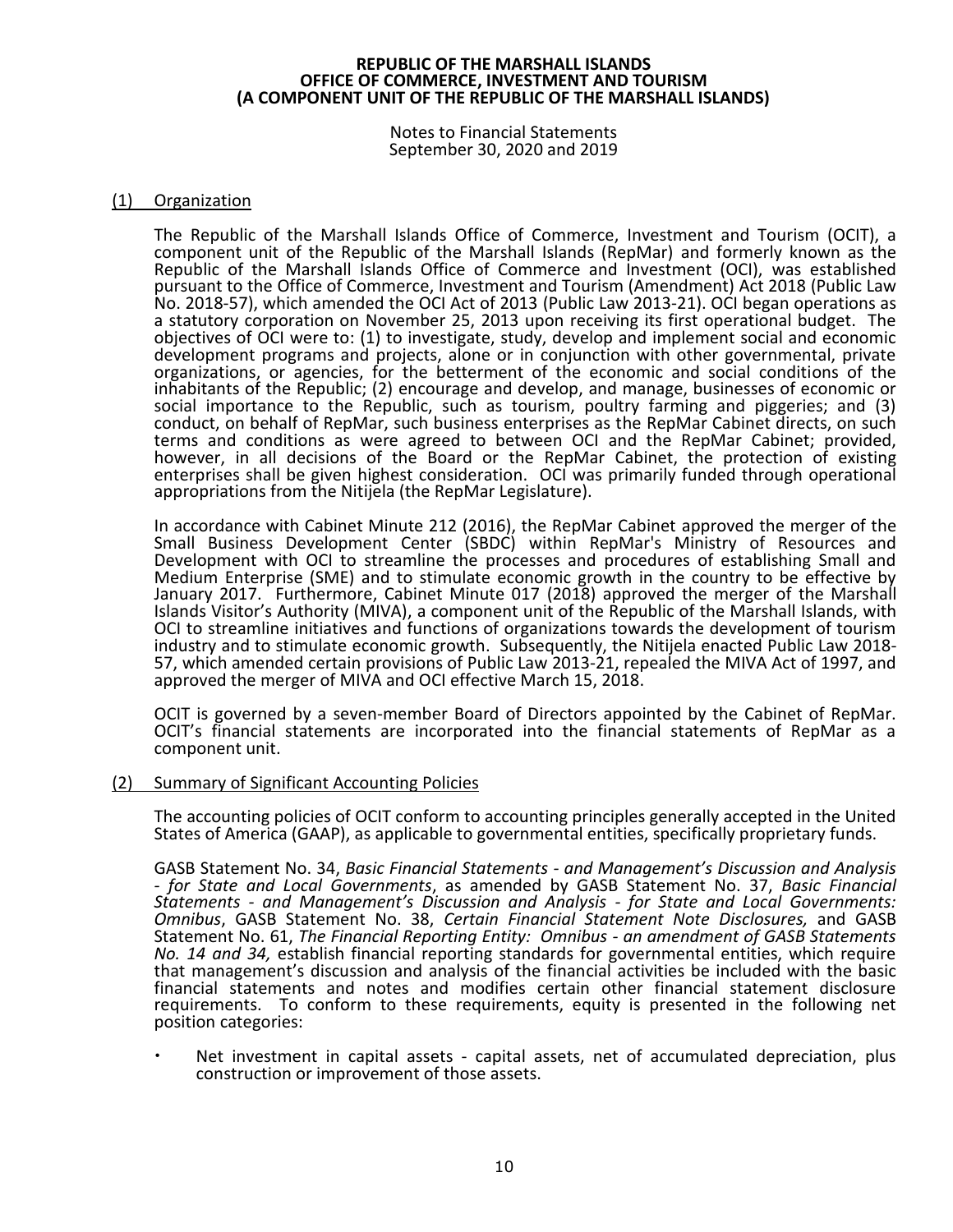Notes to Financial Statements September 30, 2020 and 2019

### (2) Summary of Significant Accounting Policies

 Unrestricted - net position that is not subject to externally imposed stipulations. Unrestricted net position may be designated for specific purposes by action of management or the Board of Directors or may otherwise be limited by contractual agreements with outside parties.

When both restricted and unrestricted resources are available for use for the same purpose, it is OCIT's policy to use unrestricted resources first, then restricted resources as they are needed.

#### Basis of Accounting

Proprietary funds are accounted for on a flow of economic resources measurement focus. With this measurement focus, all assets and deferred outflows of resources, and liabilities and deferred inflows of resources associated with the operation of the fund are included in the statements of net position. Proprietary fund operating statements present increases and decreases in net position. The accrual basis of accounting is utilized by proprietary funds. Under this method, revenues are recorded when earned and expenses are recorded at the time that liabilities are incurred. OCIT considers Nitijela appropriations and operational grants and costs that are directly related to OCIT's operations to be operating revenues and expenses. Revenues and expenses related to financing and other activities are reflected as nonoperating.

# Cash

Custodial credit risk is the risk that in the event of a bank failure, OCIT's deposits may not be Such deposits are not covered by depository insurance and are either uncollateralized or collateralized with securities held by the pledging financial institution or held by the pledging financial institution but not in the depositor-government's name. OCIT does not have a deposit policy for custodial credit risk.

For purposes of the statements of net position and of cash flows, cash is defined as cash on hand and cash held in demand deposits. As of September 30, 2020 and 2019, the carrying amount of cash was \$93,187 and \$75,640, respectively, and the corresponding bank balances were \$94,365 and \$91,200, respectively. Of the bank balances, \$91,624 and \$67,568, respectively were maintained in a financial institution subject to Federal Deposit Insurance Corporation (FDIC) insurance. The remaining amounts of \$2,741 and \$23,632, respectively, were maintained in a financial institution not subject to depository insurance. OCIT does not require collateralization of its cash deposits; therefore, deposit levels in excess of FDIC insurance coverage are uncollateralized. Accordingly, these deposits are exposed to custodial credit risk.

#### Receivables

All receivables are due from government agencies, businesses and individuals located within the Republic of the Marshall Islands and are interest free and uncollateralized. The allowance for doubtful accounts is stated at an amount which management believes will be adequate to absorb possible losses on receivables that may become uncollectible based on evaluations of the collectability of these receivables and prior collection experience. The allowance is established through a provision for losses on receivables charged to expense.

#### Capital Assets

Capital assets with a cost that equals or exceeds \$250 are capitalized. Such assets are stated at cost. Depreciation for all fixed assets is calculated using the straight-line method over a standard estimated useful life of 5 years. When the need arises and on a case-by-case basis only, management of OCIT may adjust the estimated useful life of 5 years.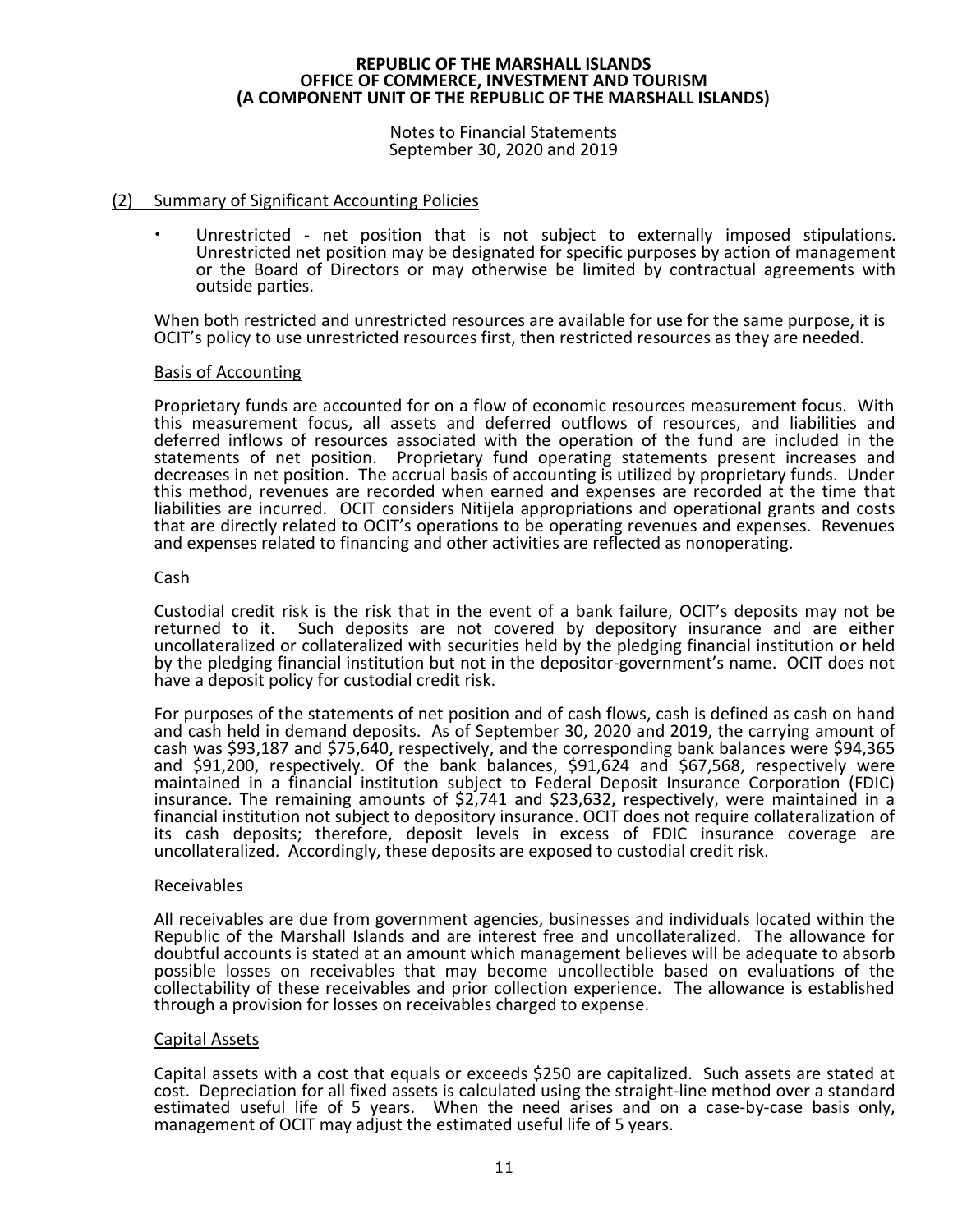Notes to Financial Statements September 30, 2020 and 2019

### (2) Summary of Significant Accounting Policies, Continued

#### Deferred Outflows of Resources

In addition to assets, the statement of net position will sometimes report a separate section for deferred outflows of resources. This separate financial statement element represents a consumption of net position that applies to a future period and so will not be recognized as an outflow of resources (deduction of net position) until then. OCIT has no items that qualify for reporting in this category.

#### Compensated Absences

Vested or accumulated vacation leave is recorded as an expense and liability as the benefits accrue to employees. No liability is recorded for nonvesting accumulating rights to receive sick pay benefits. As of September 30, 2020 and 2019, the accumulated vacation leave liability was \$24,762 and \$23,781, respectively.

#### Deferred Inflows of Resources

In addition to liabilities, the statement of net position will sometimes report a separate section for deferred inflows of resources. This separate financial statement element represents an acquisition of net position that applies to a future period and so will not be recognized as an inflow of resources (additions to net position) until then. OCIT has no items that qualify for reporting in this category.

#### Taxes

Corporate profits are not subject to income tax in RepMar. The Government of RepMar imposes a gross receipts tax of 3% on revenues. OCIT is specifically exempt from this tax; however, gross receipts associated with business enterprise operations as directed by the Cabinet are subject to gross receipts tax.

#### Estimates

The preparation of financial statements in accordance with accounting principles generally accepted in the United States of America requires management to make estimates and assumptions that affect the reported amounts of assets and deferred outflows of resources, liabilities and deferred inflows of resources, and disclosure of contingent assets and liabilities at the date of the financial statements and the reported amounts of revenues and expenses during the reporting period. Actual results could differ from those estimates.

#### Risk Management

OCIT is exposed to various risks of loss related to torts; theft of, damage to, and destruction of assets; errors and omissions; injuries to employees; and natural disasters. OCIT has elected to purchase commercial insurance from independent third parties for the risks of loss to which it is exposed. Settled claims from these risks have not exceeded commercial insurance coverage in any of the past three years.

#### Reclassifications

Certain reclassifications have been made to the 2019 financial statements to conform to the 2020 presentation. These classifications had no impact on change in net position, net position or cash flows as previously reported.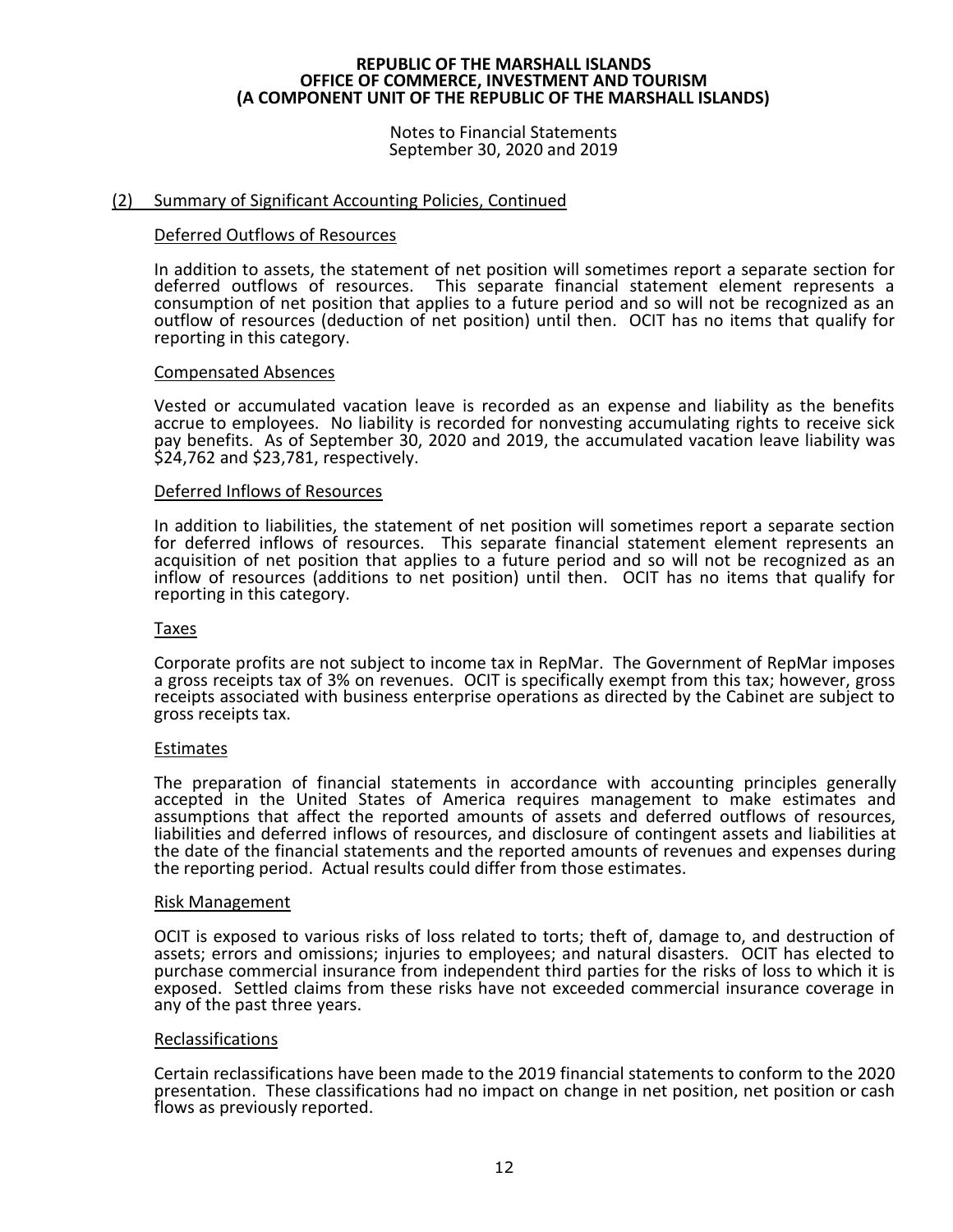Notes to Financial Statements September 30, 2020 and 2019

### (2) Summary of Significant Accounting Policies, Continued

#### New Accounting Standards

During the year ended September 30, 2020, GASB issued Statement No. 95, *Postponement of the Effective Dates of Certain Authoritative Guidance*, which postpones the effective dates of GASB Statement No. 84, 89, 90, 91, 92 and 93 by one year and GASB Statement No. 87 by 18 months; however, earlier application of the provisions addressed in GASB Statement No. 95 is encouraged and is permitted to the extent specified in each pronouncement as originally issued. In accordance with GASB Statement No. 95, management has elected to postpone implementation of these statements.

In January 2017, GASB issued Statement No. 84, *Fiduciary Activities*. This Statement is to improve guidance regarding the identification of fiduciary activities for accounting and financial reporting purposes and how those activities should be reported. The requirements of this Statement will enhance consistency and comparability by (1) establishing specific criteria for identifying activities that should be reported as fiduciary activities and (2) clarifying whether and how business-type activities should report their fiduciary activities. Management does not believe that this statement, upon implementation, will have a material effect on the financial statements. In accordance with GASB Statement No. 95, GASB Statement No. 84 will be effective for fiscal year ending September 30, 2021.

In June 2017, GASB issued Statement No. 87, *Leases*. The objective of this Statement is to better meet the information needs of financial statement users by improving accounting and financial reporting for leases by governments. This Statement increases the usefulness of governments' financial statements by requiring recognition of certain lease assets and liabilities for leases that previously were classified as operating leases and as inflows of resources or outflows of resources recognized based on the payment provisions of the contract. Management believes that this statement, upon implementation, will have a material effect on the financial statements. In accordance with GASB Statement No. 95, GASB Statement No. 87 will be effective for fiscal year ending September 30, 2022.

In June 2018, GASB issued Statement No. 89, *Accounting for Interest Cost Incurred Before the End of a Construction Period*. The objectives of this Statement are (1) to enhance the relevance and comparability of information about capital assets and the cost of borrowing for a reporting period and (2) to simplify accounting for interest cost incurred before the end of a construction period. Management does not believe that this statement, upon implementation, will have a material effect on the financial statements. In accordance with GASB Statement No. 95, GASB Statement No. 89 will be effective for fiscal year ending September 30, 2022.

In March 2018, GASB issued Statement No. 90, *Majority Equity Interests - An Amendment of GASB Statements No. 14 and 61*. The primary objectives of this Statement are to improve the consistency and comparability of reporting a government's majority equity interest in a legally separate organization and to improve the relevance of financial statement information for certain component units. It defines a majority equity interest and specifies that a majority equity interest in a legally separate organization should be reported as an investment if a government's holding of the equity interest meets the definition of an investment. A majority equity interest that meets the definition of an investment should be measured using the equity method, unless it is held by a special-purpose government engaged only in fiduciary activities, a fiduciary fund, or an endowment (including permanent and term endowments) or permanent fund. Those governments and funds should measure the majority equity interest at fair value. Management does not believe that this statement, upon implementation, will have a material effect on the financial statements. In accordance with GASB Statement No. 95, GASB Statement No. 90 will be effective for fiscal year ending September 30, 2021.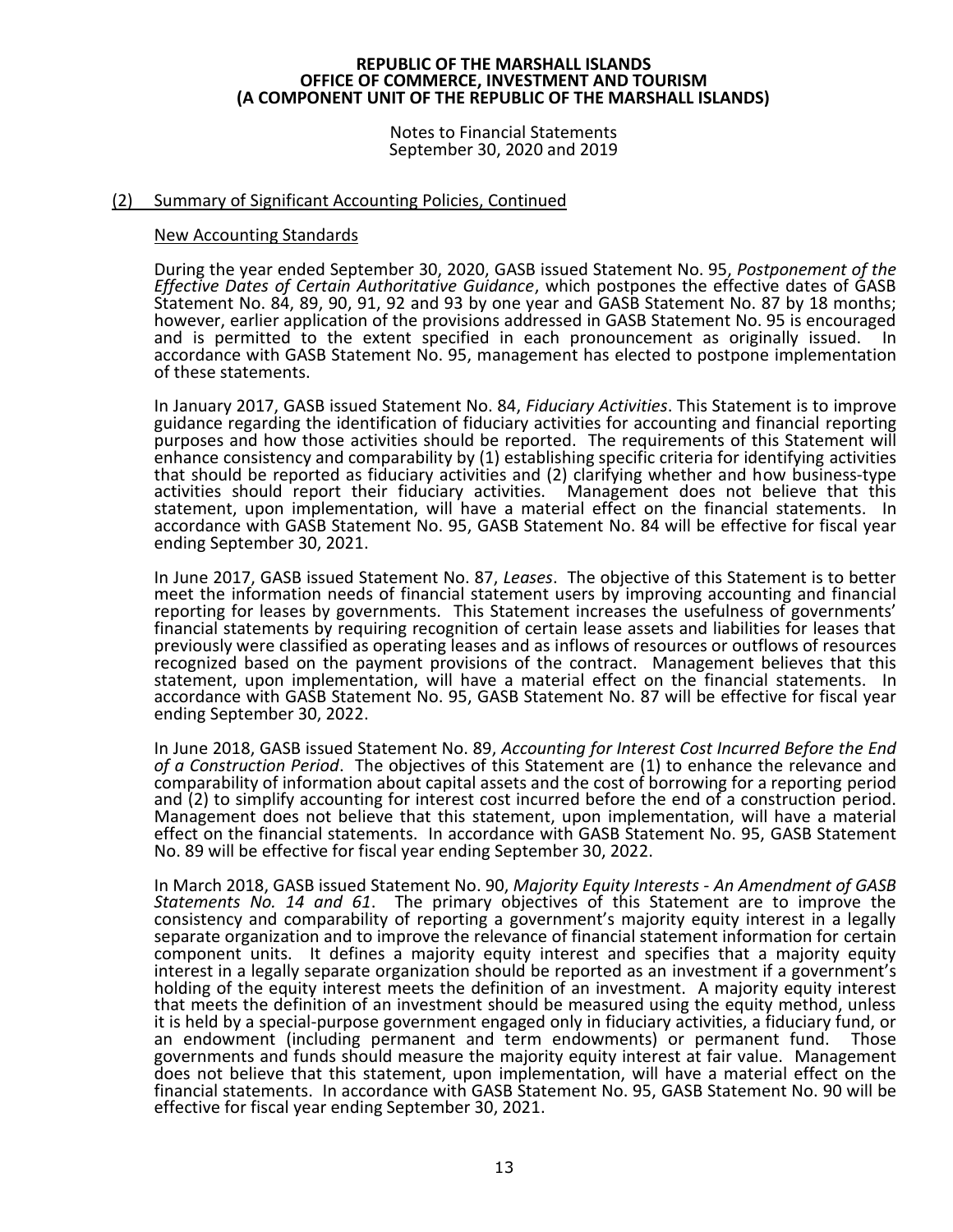Notes to Financial Statements September 30, 2020 and 2019

### (2) Summary of Significant Accounting Policies, Continued

#### New Accounting Standards, Continued

In May 2019, GASB issued Statement No. 91, *Conduit Debt Obligations*. The primary objectives of this Statement are to provide a single method of reporting conduit debt obligations by issuers and eliminate diversity in practice associated with (1) commitments extended by issuers, (2) arrangements associated with conduit debt obligations, and (3) related note disclosures. This Statement achieves those objectives by clarifying the existing definition of a conduit debt obligation; establishing that a conduit debt obligation is not a liability of the issuer; establishing standards for accounting and financial reporting of additional commitments and voluntary commitments extended by issuers and arrangements associated with conduit debt obligations; and improving required note disclosures. Management does not believe that this statement, upon implementation, will have a material effect on the financial statements. In accordance with GASB Statement No. 95, GASB Statement No. 91 will be effective for fiscal year ending September 30, 2023.

In January 2020, GASB issued statement No. 92, *Omnibus 2020*. The objectives of this Statement are to enhance comparability in accounting and financial reporting and to improve the consistency of authoritative literature by addressing practice issues that have been identified during implementation and application of certain GASB Statements. This Statement addresses a variety of topics and includes specific provisions about the effective date of Statement No. 87, *Leases*, and Implementation Guide No. 2019-3, *Leases*, for interim financial reports, the terminology used to refer to derivative instruments and the applicability of certain requirements of Statement No. 84, *Fiduciary Activities*, to postemployment benefits. The requirements related to the effective date of GASB Statement No. 87 and Implementation Guide 2019-3, reissuance recoveries and terminology used to refer to derivative instruments are effective upon issuance. In accordance with GASB Statement No. 95, the remaining requirements of GASB Statement No. 92 is effective for the fiscal year ending September 30, 2022.

In March 2020, GASB issued Statement No. 93, *Replacement of Interbank Offered Rates*. The primary objective of this statement is to address those and other accounting and financial reporting implications of the replacement of an IBOR. Management does not believe that this statement, upon implementation, will have a material effect on the financial statements. Except for paragraphs 11b, 13, and 14, GASB Statement No. 93 will be effective for fiscal year ending September 30, 2021. The requirement in paragraphs 11b, 13, and 14 are effective for fiscal year September 30, 2022.

In March 2020, GASB issued Statement No. 94, *Public-Private and Public-Public Partnerships and Availability Payment Arrangements*. The primary objective of this statement is to improve financial reporting by addressing issues related to public-private and public-public partnership arrangements. This statement also provides guidance for accounting and financial reporting for availability payment arrangements. Management does not believe that this statement, upon implementation, will have a material effect on the financial statements. GASB Statement No. 94 will be effective for fiscal year ending September 30, 2023.

In May 2020, GASB issued Statement No. 96, *Subscription-Based Information Technology Arrangements*. This Statement provides guidance on the accounting and financial reporting for subscription-based information technology arrangements (SBITAs) for government end users (governments). This Statement (1) defines a SBITA; (2) establishes that a SBITA results in a rightto-use subscription asset - an intangible asset - and a corresponding subscription liability; (3) provides the capitalization criteria for outlays other than subscription payments, including implementation costs of a SBITA; and (4) requires note disclosures regarding a SBITA. Management does not believe that this statement, upon implementation, will have a material effect on the financial statements. GASB Statement No. 96 will be effective for fiscal year ending September 30, 2023.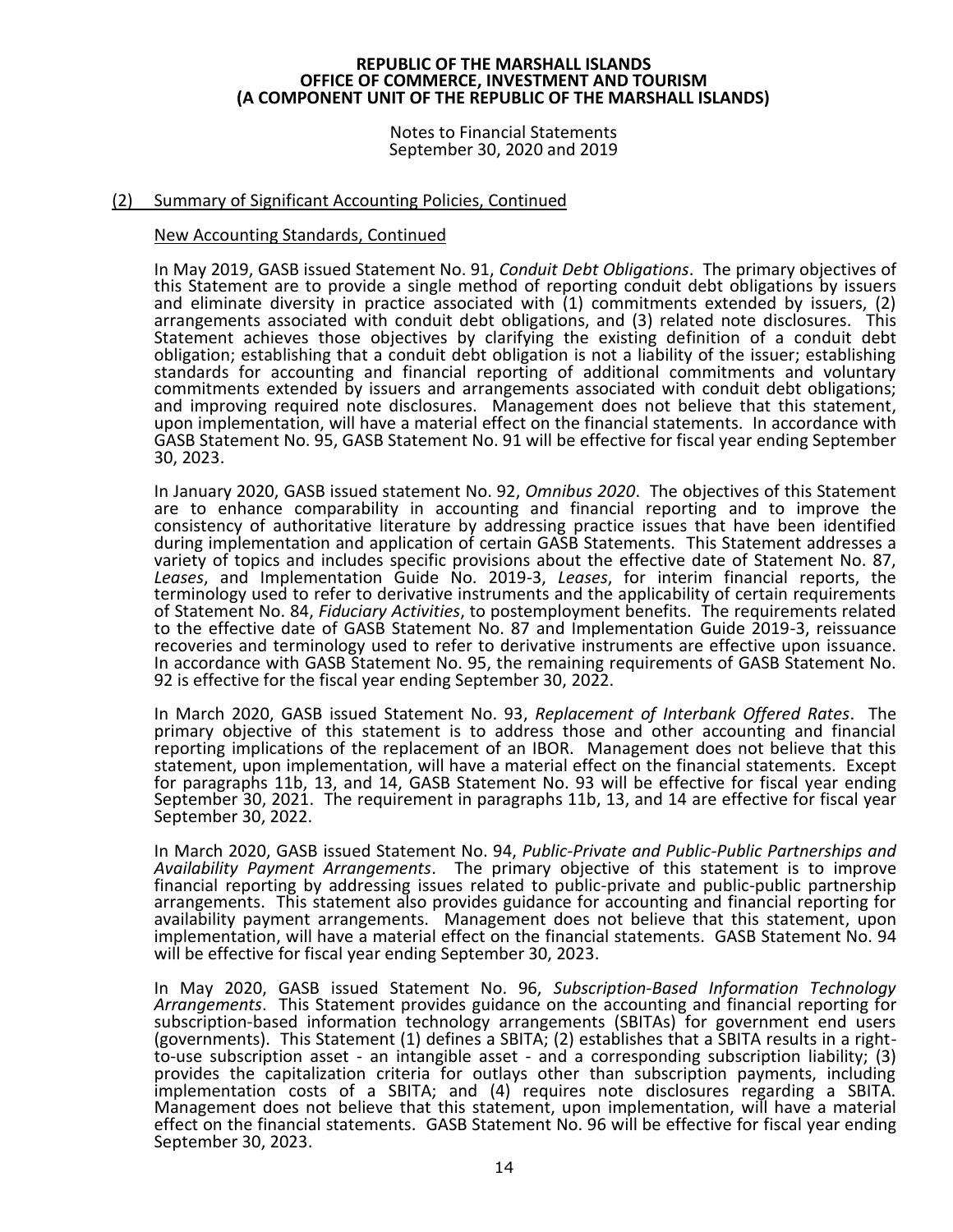Notes to Financial Statements September 30, 2020 and 2019

# (2) Summary of Significant Accounting Policies, Continued

# New Accounting Standards, Continued

In June 2020, GASB issued Statement No. 97, *Certain Component Unit Criteria, and Accounting and Financial Reporting for Internal Revenue Code Section 457 Deferred Compensation Plans - an amendment of GASB Statements No. 14 and No. 84, and a supersession of GASB Statement No. 32.* The primary objectives of this Statement are to (1) increase consistency and comparability related to the reporting of fiduciary component units in circumstances in which a potential component unit does not have a governing board and the primary government performs the duties that a governing board typically would perform; (2) mitigate costs associated with the reporting of certain defined contribution pension plans, defined contribution other postemployment benefit (OPEB) plans, and employee benefit plans other than pension plans or OPEB plans (other employee benefit plans) as fiduciary component units in fiduciary fund financial statements; and (3) enhance the relevance, consistency, and comparability of the accounting and financial reporting for Internal Revenue Code (IRC) Section 457 deferred compensation plans (Section 457 plans) that meet the definition of a pension plan and for benefits provided through those plans. GASB Statement No. 97 will be effective for fiscal year ending September 30, 2022.

# (3) Capital Assets

|                                                                           |                           |                                   | 2020        |                              |
|---------------------------------------------------------------------------|---------------------------|-----------------------------------|-------------|------------------------------|
|                                                                           | October 1,<br>2019        | Additions<br>and Transfers        | Retirements | September 30,<br>2020        |
| Motor vehicles<br>Leasehold improvements<br><b>Furniture and fixtures</b> | \$32,350<br>73,797        | \$<br>36,753<br>13,161            | \$          | \$32,350<br>36,753<br>86,958 |
| Less accumulated depreciation                                             | 106,147<br>(36,492)       | 49,914<br>(20,217)                |             | 156,061<br><u>(56,709)</u>   |
|                                                                           | 69,655<br>\$.             | 29,697<br>\$                      | \$          | \$ 99,352                    |
|                                                                           |                           |                                   | 2019        |                              |
|                                                                           | October 1,<br>2018        | <b>Additions</b><br>and Transfers | Retirements | September 30,<br>2019        |
| Motor vehicles<br><b>Furniture and fixtures</b>                           | 32,350<br>S.<br>49,132    | \$<br>24,665                      | \$          | \$32,350<br>73,797           |
| Less accumulated depreciation                                             | 81,482<br><u>(18,582)</u> | 24,665<br>(17,910)                |             | 106,147<br>(36,492)          |
|                                                                           | 62,900                    | 6,755                             | \$          | \$<br>69,655                 |

Capital asset activity for the years ended September 30, 2020 and 2019 is as follows: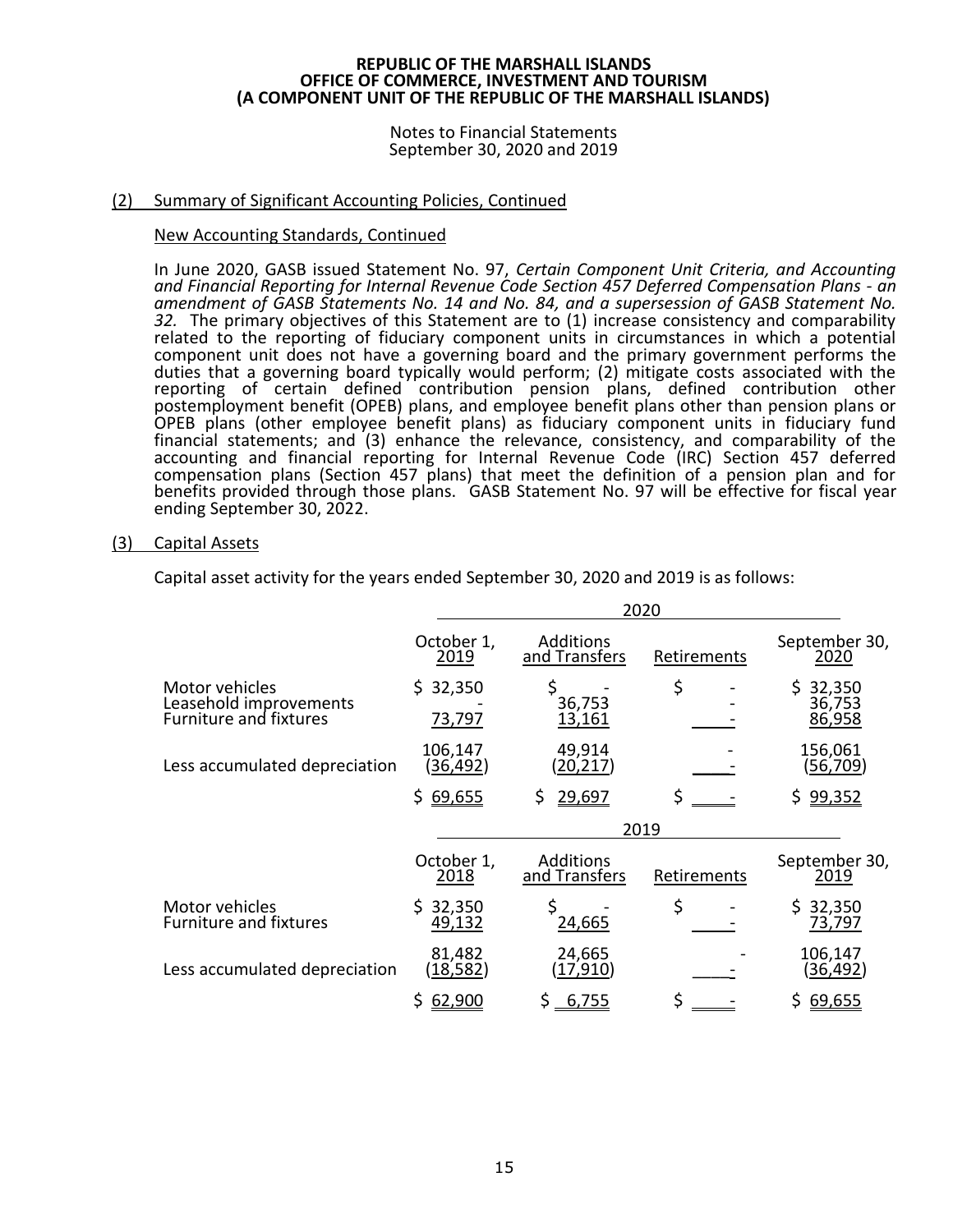#### Notes to Financial Statements September 30, 2020 and 2019

### (4) Related Party Transactions

OCIT is a component unit of RepMar and is thus affiliated with all RepMar-owned and affiliated entities, including the Marshalls Energy Company, Inc. (MEC) and the Marshall Islands Development Bank (MIDB). OCIT utilizes services from certain affiliated entities at substantially the same terms and conditions as those incurred from third parties. A summary of related party balances and transactions as of and for the years ended September 30, 2020 and 2019 is as follows:

|                                                                                                                |                                    | 2020               |                                |
|----------------------------------------------------------------------------------------------------------------|------------------------------------|--------------------|--------------------------------|
|                                                                                                                | <b>Expenses</b>                    | <b>Receivables</b> | <b>Payables</b>                |
| Marshall Islands Social Security Administration                                                                | \$40,365                           | \$                 | \$23,369                       |
| Marshall Islands National Telecommunications<br>Authority<br>Majuro Resort, Inc.<br><b>RMI Ports Authority</b> | 32,388<br>5,250<br>780             | 9,000              | 7,346<br>599                   |
| RepMar                                                                                                         |                                    |                    | 4,382                          |
|                                                                                                                | \$ 78,783                          | \$ <u>9,000</u>    | \$35,696                       |
|                                                                                                                |                                    | 2019               |                                |
|                                                                                                                | <b>Expenses</b>                    |                    | Payables                       |
| Marshall Islands Social Security Administration<br><b>Marshall Islands National Telecommunications</b>         | 39,240<br>S.                       |                    | \$22,470                       |
| Authority<br>Majuro Resort, Inc.<br>Marshalls Energy Company, Inc.<br><b>RMI Ports Authority</b>               | 36,318<br>24,518<br>8,400<br>1,600 |                    | 3,820<br>3,951                 |
| <b>National Training Council</b><br>RepMar<br>Others                                                           |                                    |                    | 7,913<br>5,063<br><u>1,855</u> |
|                                                                                                                | \$110,076                          |                    | \$45,072                       |

During the years ended September 30, 2020 and 2019, the operations of OCIT were funded by \$793,600 and \$828,600, respectively, of appropriations, from the Nitijela of RepMar.

During the years ended September 30, 2020 and 2019, OCIT received the following contributions from related party entities to fund OCIT programs and activities:

|                                                                                                                                                                                                  | 2020                       | 2019                                 |
|--------------------------------------------------------------------------------------------------------------------------------------------------------------------------------------------------|----------------------------|--------------------------------------|
| Marshall Islands National Telecommunications Authority<br>Air Marshall Islands, Inc.<br><b>National Training Council</b><br>Marshall Islands Development Bank<br>College of the Marshall Islands | \$11,000<br>9,000<br>1,000 | \$10,000<br>10,000<br>5,000<br>3,500 |
|                                                                                                                                                                                                  | \$21,000                   | \$28,500                             |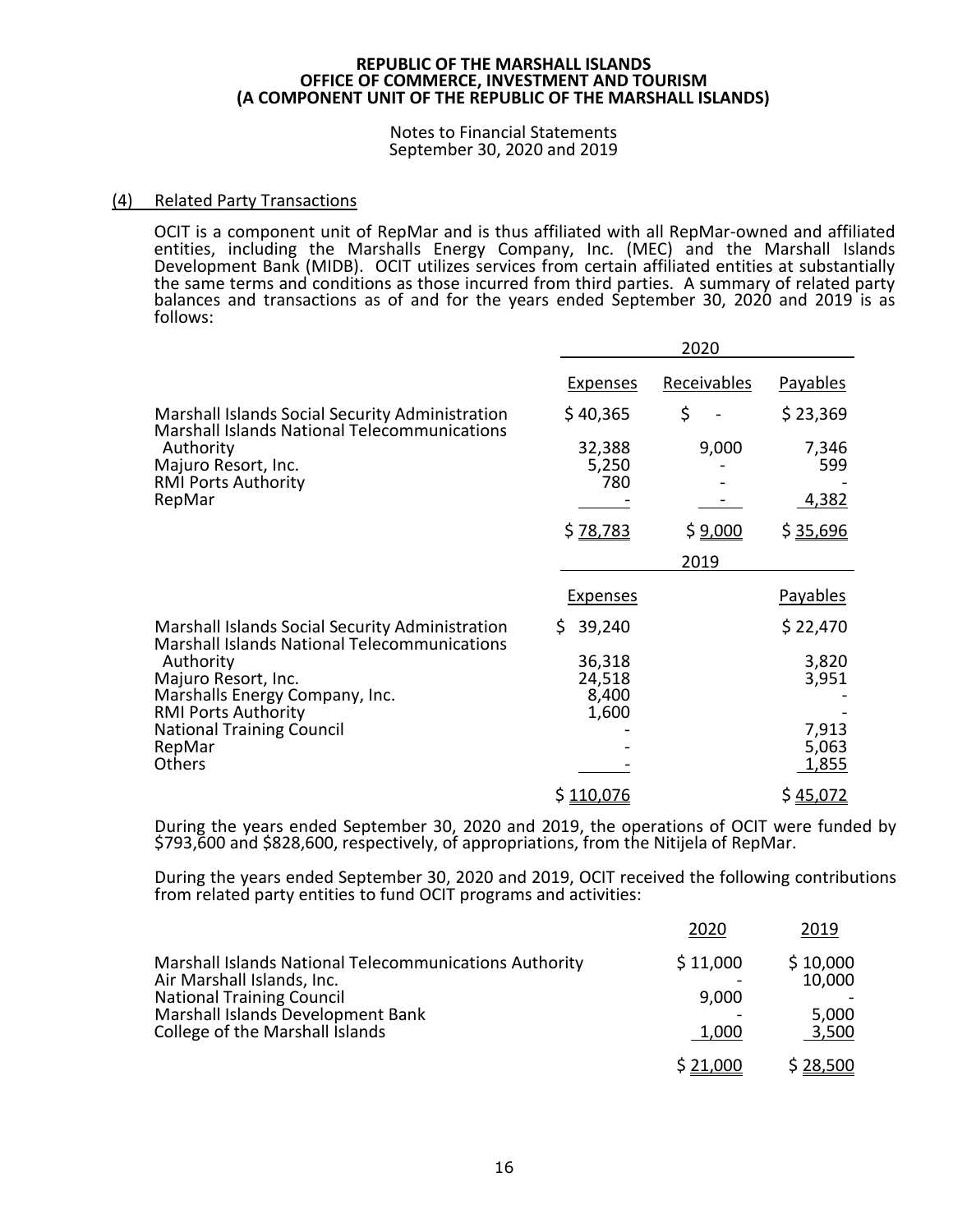Notes to Financial Statements September 30, 2020 and 2019

### (4) Related Party Transactions, Continued

RepMar levies a Hotel and Resort Facilities tax of 8% of the daily room rate on hotels and resort facilities in the Marshall Islands, of which 1/8 is dedicated for OCIT. The tax is collected by RepMar on a monthly basis. During the years ended September 30, 2020 and 2019, OCIT recognized hotel tax revenues of \$17,465 and \$13,378, respectively. As of September 30, 2020 and 2019, hotel taxes receivable from RepMar amounted to \$0 and \$13,378, respectively.

During the years ended September 30, 2020 and 2019, OCIT occupied certain office space owned by RMI Ports Authority with monthly rent expense of \$130, inclusive of utilities and maintenance costs. During the year ended September 30, 2019, OCIT occupied certain office space owned by MEC with monthly rent expense of \$700, inclusive of utilities and maintenance costs. In addition, OCIT occupies certain RepMar office space within the Ministry of Natural Resources and Commerce at no cost. The fair value of this contribution is presently not determinable. Accordingly, the contributed facility use has not been recognized as revenue and expense in the accompanying financial statements.

OCIT has entered into a two year and five year office lease with MIDB, commencing September 1, 2014 and February 25, 2017, respectively. On August 23, 2018, OCIT extended the two year term lease for an additional two years commencing September 1, 2018. Annual rent payments on these two leases are \$20,088.

#### (5) Contingency

OCIT receives a substantial amount of its revenue from annual RepMar appropriations. A significant reduction in the level of budgetary support from RepMar, if this were to occur, may have an effect on OCIT's programs and activities. For the year ended September 30, 2021, RepMar appropriated \$744,000 for the purpose of funding OCIT's programs and activities.

#### (6) Employee Retirement Plan

OCIT has implemented a defined contribution retirement savings plan (the Plan) for its employees who have completed at least three (3) months of service. Plan participants may contribute 5% up to 10% of their gross salaries to be matched 100% by OCIT. Withdrawal from the Plan occurs upon termination of employment, retirement at age 65, permanent disability or death. Plan assets are held in a trust fund administered by a trustee in accordance with the trust agreement. Management has the authority to establish or amend Plan provisions and contribution requirements. During the years ended September 30, 2020 and 2019, OCIT contributed \$10,854 and \$16,561, respectively, to Plan participant accounts. As of September 30, 2020 and 2019, total Plan assets were \$59,709 and \$32,359, respectively.

# (7) COVID-19

On March 11, 2020, the World Health Organization declared the novel strain of coronavirus (COVID-19) a global pandemic and recommended the containment and mitigation measures worldwide. On October 28, 2020, one confirmed case was identified in the Marshall Islands that was subsequently isolated and contained. On November 17, 2020, an additional three cases were identified and which were isolated and contained. As of May 12, 2021, no community transmission has been identified. OCIT has determined that should community transmission occur within the Marshall Islands, it may negatively impact OCIT's business, results of operations, and financial position and OCIT may become dependent upon the financial support of RepMar. However, the effect of the pandemic on RepMar is also uncertain and future available funding to RepMar component units may be limited. Therefore, while OCIT expects this matter to potentially have a negative impact on its business, results of operations, and financial position, the related financial impact cannot be reasonably estimated at this time.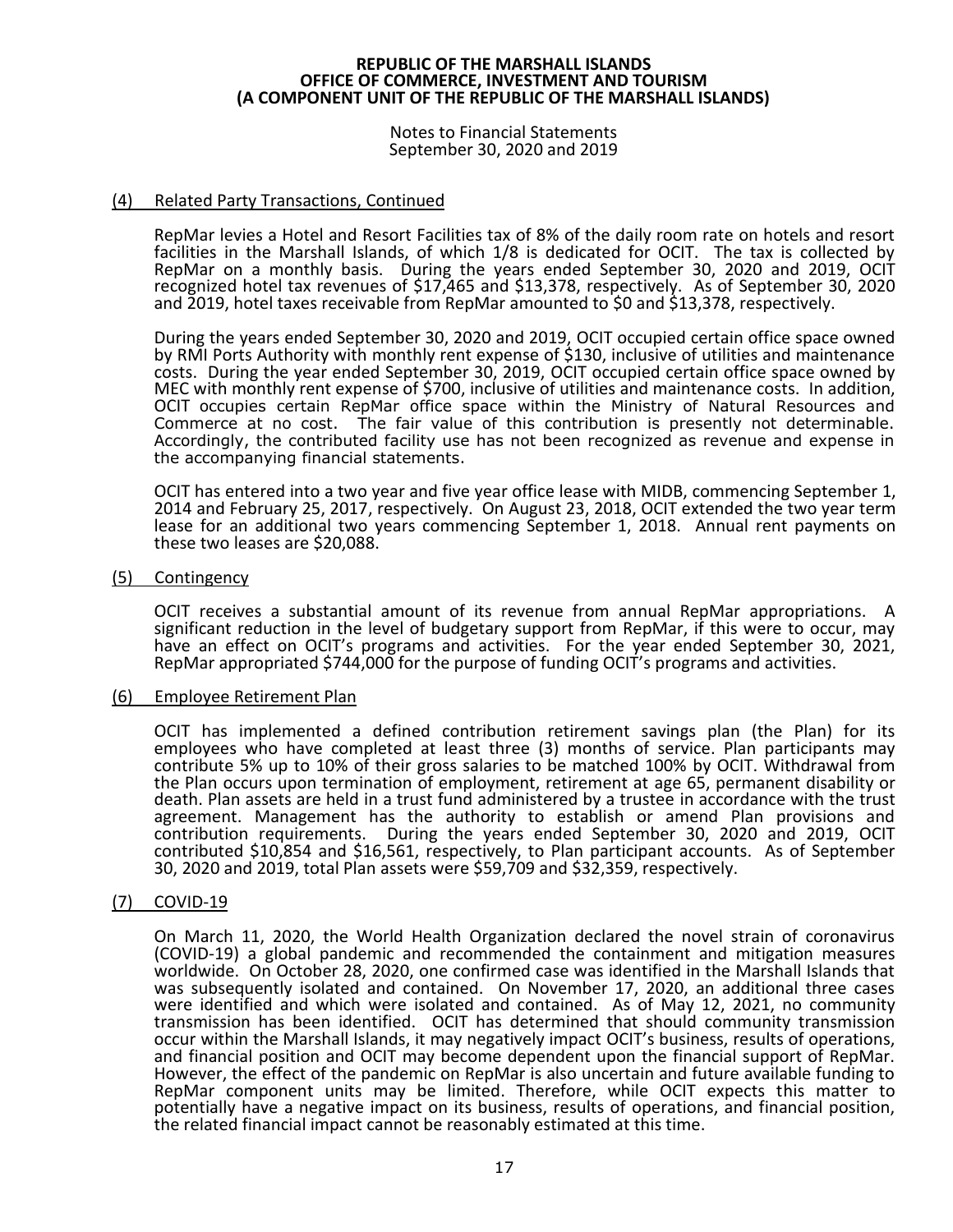# **Deloitte.**

Deloitte & Touche LLP 361 South Marine Corps Drive Tamuning, GU 96913 USA

Tel: +1 (671) 646-3884 Fax: +1 (671) 649-4265

www.deloitte.com

#### **INDEPENDENT AUDITORS' REPORT ON INTERNAL CONTROL OVER FINANCIAL REPORTING AND ON COMPLIANCE AND OTHER MATTERS BASED ON AN AUDIT OF FINANCIAL STATEMENTS PERFORMED IN ACCORDANCE WITH** *GOVERNMENT AUDITING STANDARDS*

Board of Directors Republic of the Marshall Islands Office of Commerce, Investment and Tourism:

We have audited, in accordance with the auditing standards generally accepted in the United States of America and the standards applicable to financial audits contained in *Government Auditing Standards* issued by the Comptroller General of the United States, the financial statements of the Republic of the Marshall Islands Office of Commerce, Investment and Tourism (OCIT), a component unit of the Republic of the Marshall Islands, which comprise the statement of net position as of September 30, 2020, and the related statements of revenues, expenses and changes in net position and of cash flows for the year then ended, and the related notes to the financial statements, and have issued our report thereon dated May 12, 2021.

# **Internal Control Over Financial Reporting**

In planning and performing our audit of the financial statements, we considered OCIT's internal control over financial reporting (internal control) as a basis for designing audit procedures that are appropriate in the circumstances for the purpose of expressing our opinion on the financial statements, but not for the purpose of expressing an opinion on the effectiveness of OCIT's internal control. Accordingly, we do not express an opinion on the effectiveness of OCIT's internal control.

A *deficiency in internal control* exists when the design or operation of a control does not allow management or employees, in the normal course of performing their assigned functions, to prevent, or detect and correct, misstatements on a timely basis. A *material weakness* is a deficiency, or a combination of deficiencies, in internal control such that there is a reasonable possibility that a material misstatement of the entity's financial statements will not be prevented, or detected and corrected on a timely basis.

Our consideration of internal control was for the limited purpose described in the first paragraph of this section and was not designed to identify all deficiencies in internal control that might be material weaknesses or significant deficiencies. Given these limitations, during our audit we did not identify any deficiencies in internal control that we consider to be material weaknesses. However, material weaknesses may exist that have not been identified.

# **Compliance and Other Matters**

As part of obtaining reasonable assurance about whether OCIT's financial statements are free from material misstatement, we performed tests of its compliance with certain provisions of laws, regulations, contracts, and grant agreements, noncompliance with which could have a direct and material effect on the financial statements. However, providing an opinion on compliance with those provisions was not an objective of our audit, and accordingly, we do not express such an opinion. The results of our tests disclosed no instances of noncompliance or other matters that are required to be reported under *Government Auditing Standards*.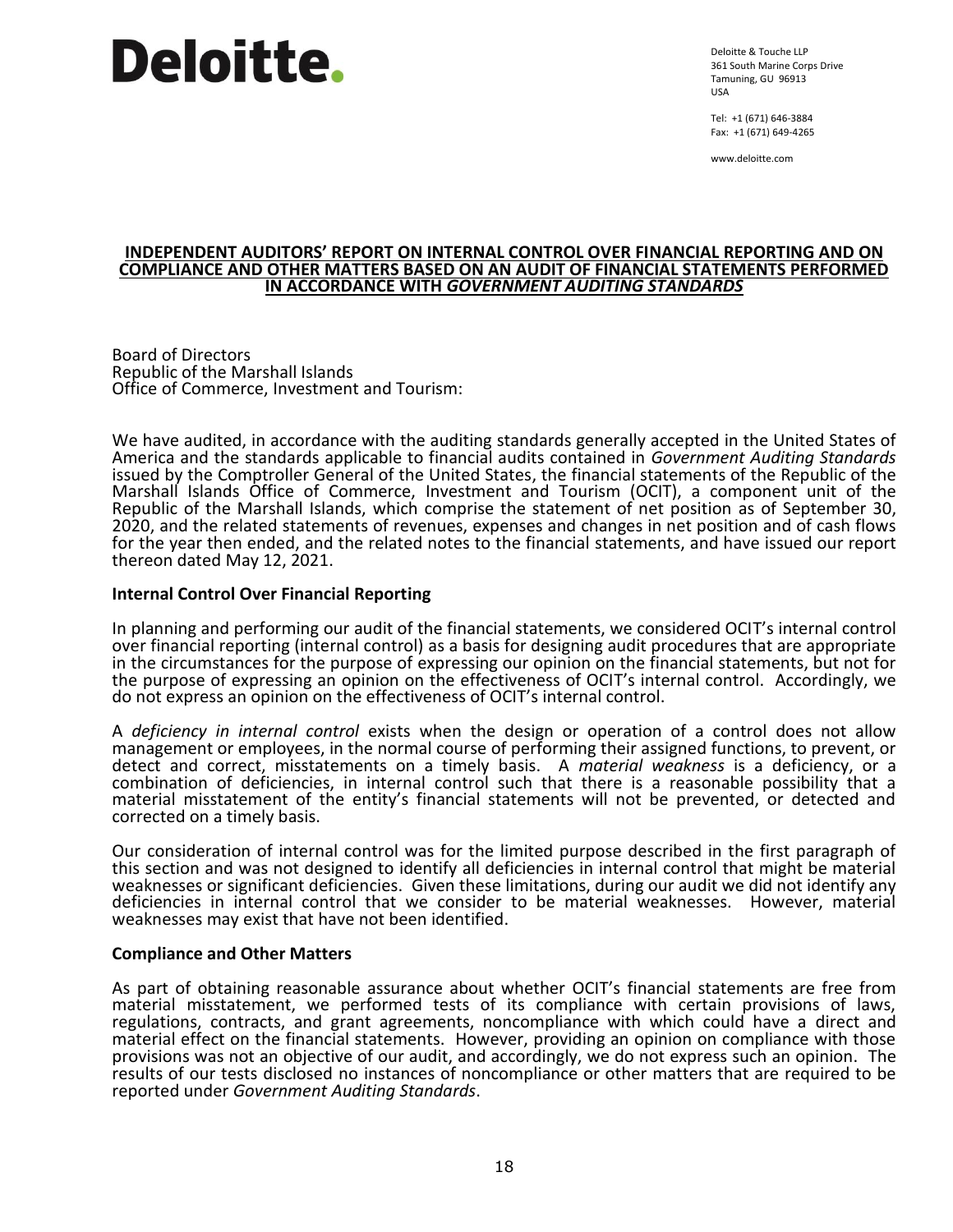

### **Purpose of this Report**

The purpose of this report is solely to describe the scope of our testing of internal control and compliance and the results of that testing, and not to provide an opinion on the effectiveness of the entity's internal control or on compliance. This report is an integral part of an audit performed in accordance with *Government Auditing Standards* in considering the entity's internal control and compliance. Accordingly, this communication is not suitable for any other purpose.

loite Naskell

May 12, 2021